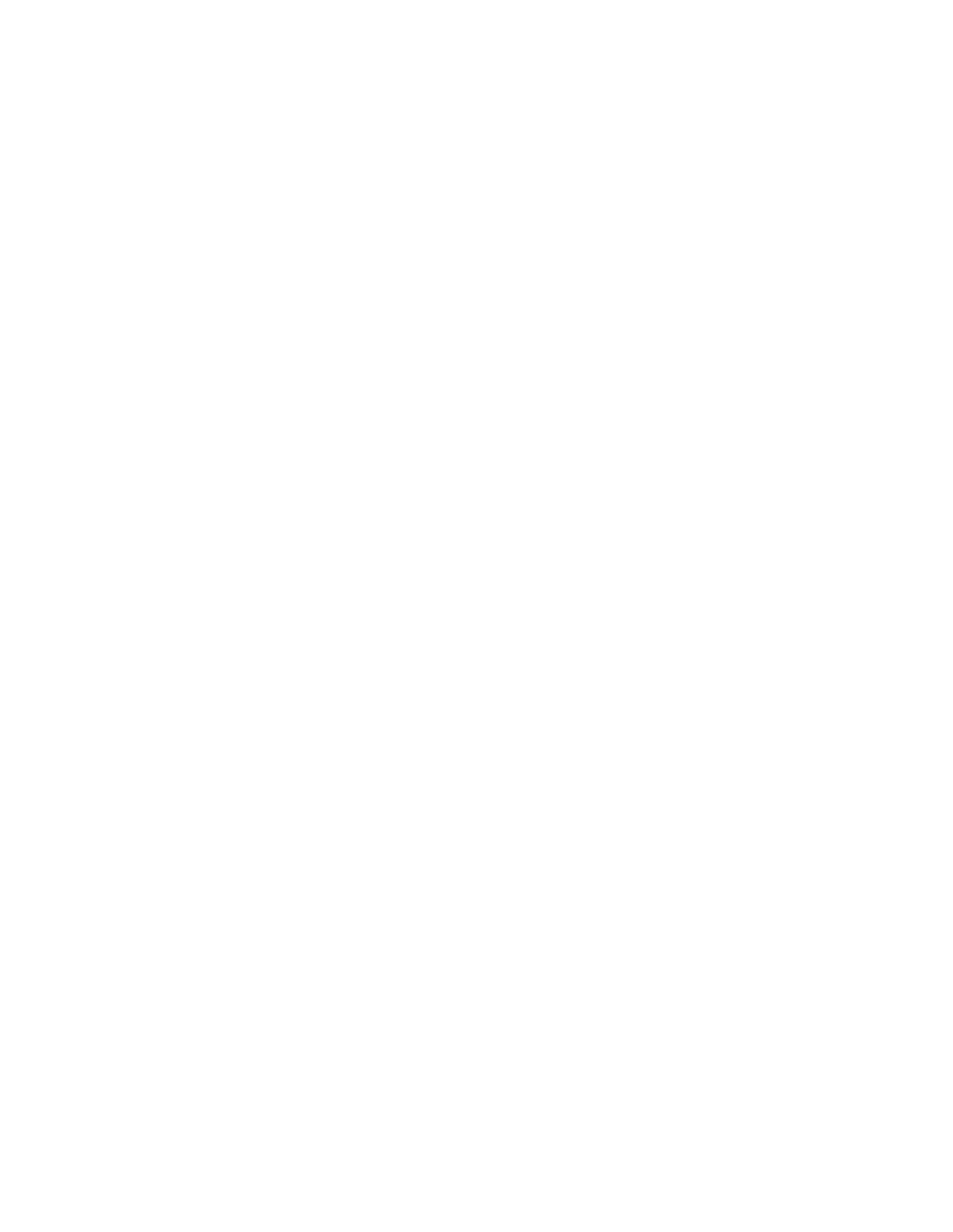

Doc 9977 AN/489

# Manual on Civil Aviation **Jet Fuel Supply**

**Approved by the Secretary General and published under his authority** 

**First Edition — 2012** 

**International Civil Aviation Organization**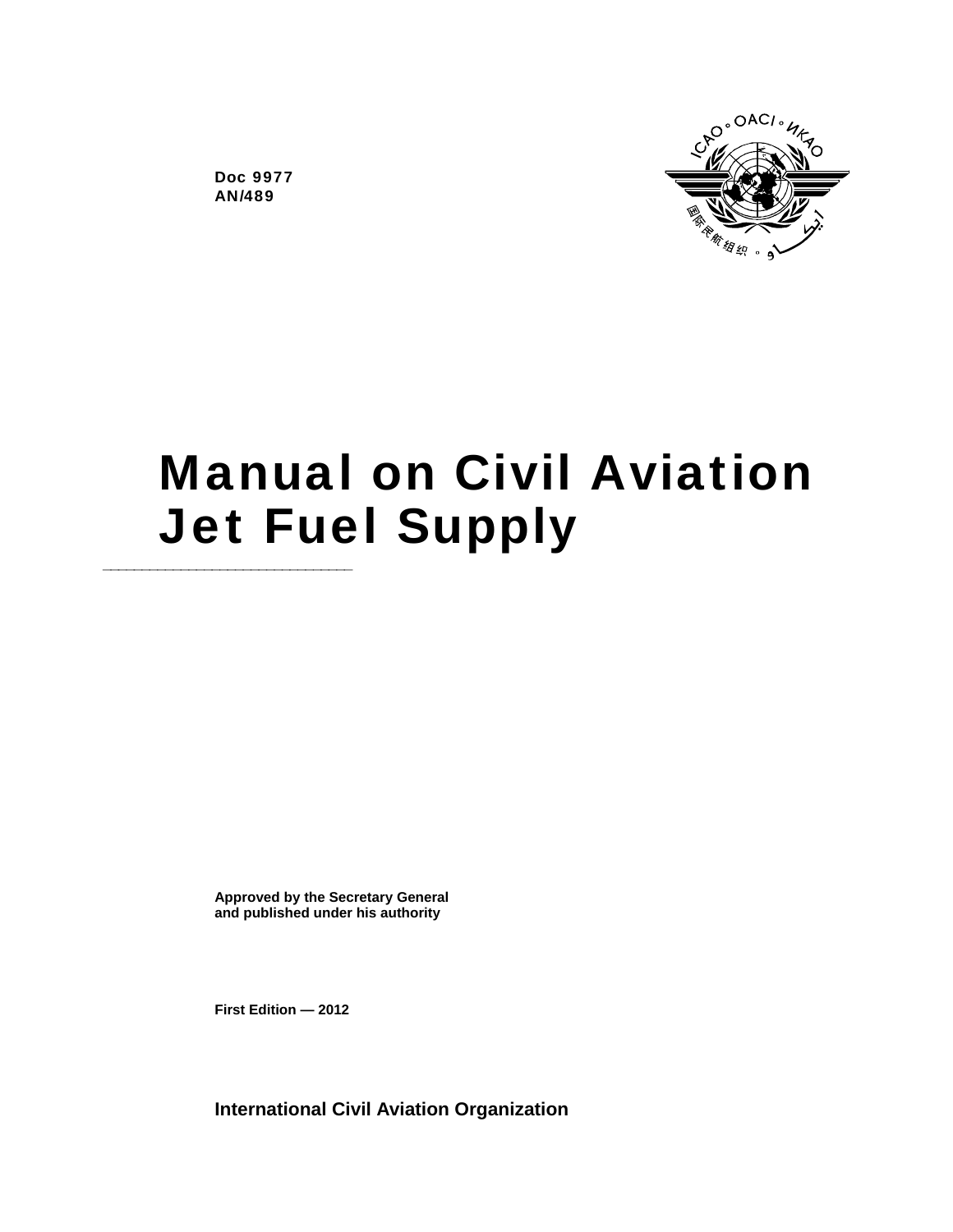Published in separate English, Arabic, Chinese, French, Russian and Spanish editions by the INTERNATIONAL CIVIL AVIATION ORGANIZATION 999 University Street, Montréal, Quebec, Canada H3C 5H7

For ordering information and for a complete listing of sales agents and booksellers, please go to the ICAO website at www.icao.int

*First edition 2012* 

**Doc 9977,** *Manual on Civil Aviation Jet Fuel Supply* Order Number: 9977 ISBN 978-92-9249-105-5

### © ICAO 2012

All rights reserved. No part of this publication may be reproduced, stored in a retrieval system or transmitted in any form or by any means, without prior permission in writing from the International Civil Aviation Organization.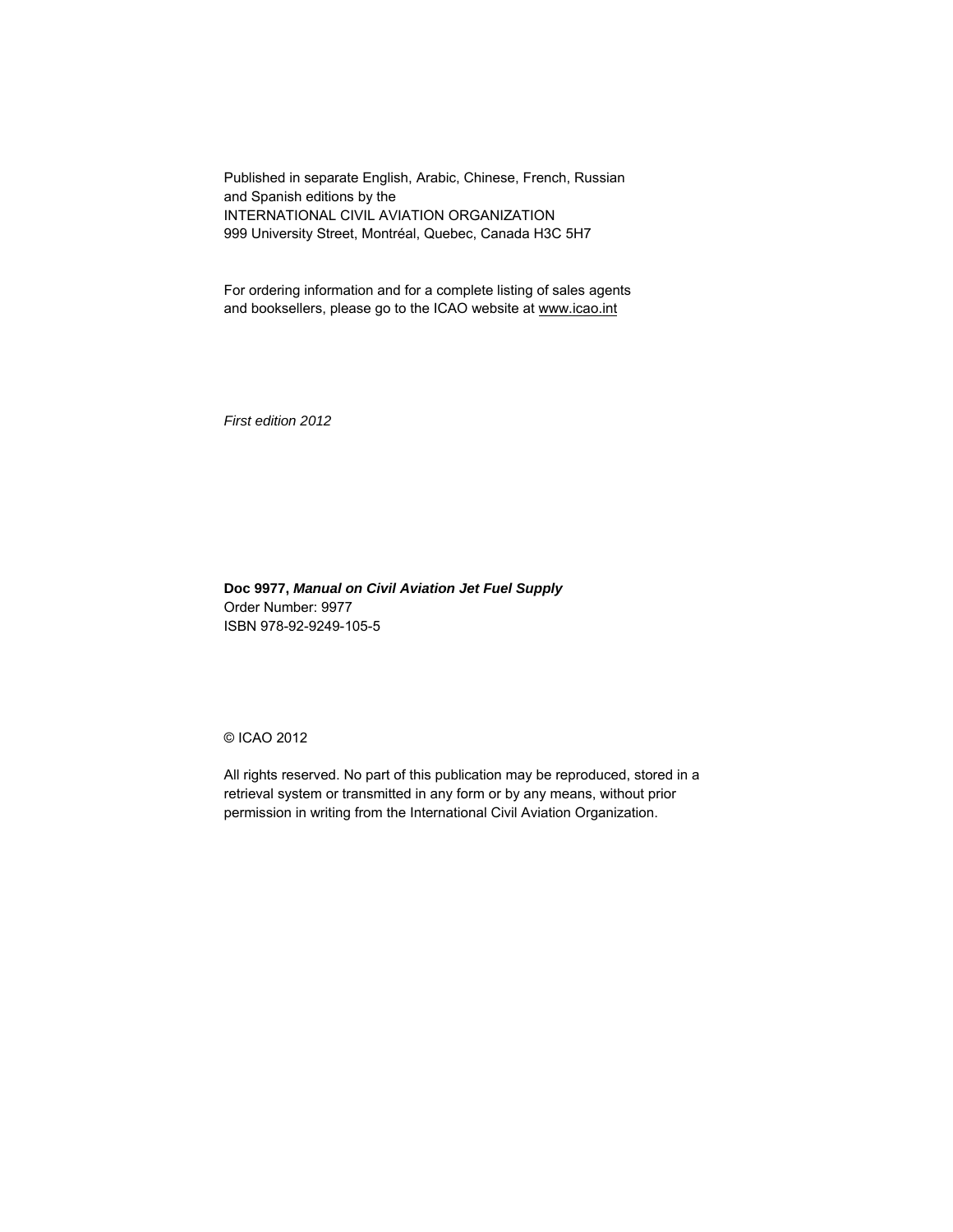### **AMENDMENTS**

Amendments are announced in the supplements to the *Catalogue of ICAO Publications;* the Catalogue and its supplements are available on the ICAO website at www.icao.int. The space below is provided to keep a record of such amendments.

### **RECORD OF AMENDMENTS AND CORRIGENDA**

| $\operatorname{AMENDMENTS}$ |      |            |  | $\mbox{CORRIGENDA}$ |      |            |
|-----------------------------|------|------------|--|---------------------|------|------------|
| No.                         | Date | Entered by |  | No.                 | Date | Entered by |
|                             |      |            |  |                     |      |            |
|                             |      |            |  |                     |      |            |
|                             |      |            |  |                     |      |            |
|                             |      |            |  |                     |      |            |
|                             |      |            |  |                     |      |            |
|                             |      |            |  |                     |      |            |
|                             |      |            |  |                     |      |            |
|                             |      |            |  |                     |      |            |
|                             |      |            |  |                     |      |            |
|                             |      |            |  |                     |      |            |
|                             |      |            |  |                     |      |            |
|                             |      |            |  |                     |      |            |
|                             |      |            |  |                     |      |            |
|                             |      |            |  |                     |      |            |
|                             |      |            |  |                     |      |            |
|                             |      |            |  |                     |      |            |
|                             |      |            |  |                     |      |            |
|                             |      |            |  |                     |      |            |
|                             |      |            |  |                     |      |            |
|                             |      |            |  |                     |      |            |
|                             |      |            |  |                     |      |            |
|                             |      |            |  |                     |      |            |
|                             |      |            |  |                     |      |            |
|                             |      |            |  |                     |      |            |
|                             |      |            |  |                     |      |            |
|                             |      |            |  |                     |      |            |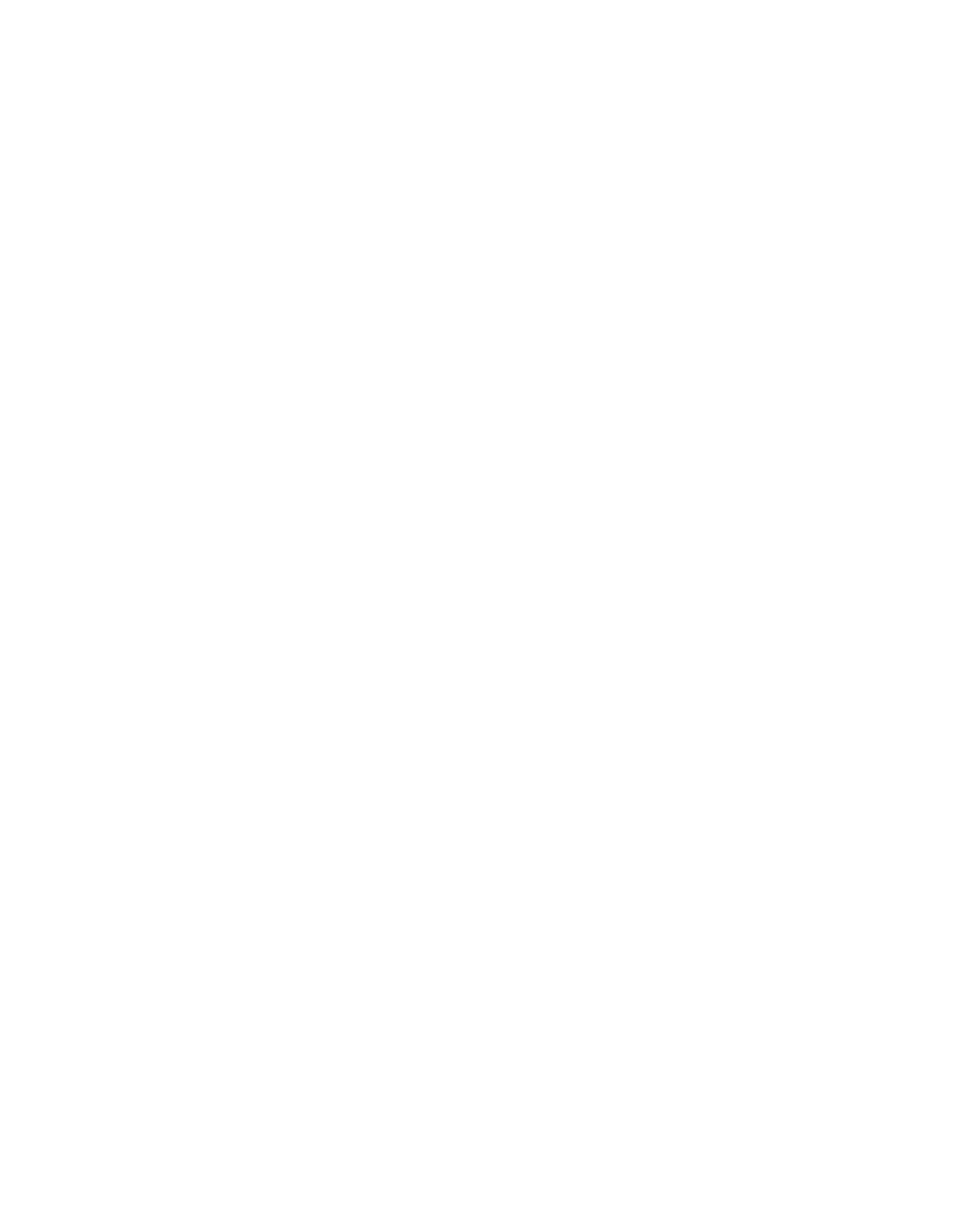# **FOREWORD**

The aim of the manual is to inform aviation and petroleum industries globally about the existence of internationally accepted petroleum and aviation industry fuel practices and to reinforce the need for compliance with them. In addition to informing future work for aviation fuel quality issues, the development of this manual has highlighted the importance of appropriate knowledge throughout the fuel supply chain.

Therefore, the manual acts as a "signpost" document to the relevant industry practices, covering all matters related to aviation fuel quality control, operations and training across the entire supply and distribution system, from refinery to aircraft. Future editions of this manual will consider the inclusion of more signposting information, including areas of training and organizational competence. Technical reviews will continue to be undertaken of any relevant changes in the aviation and/or petroleum industries, as well as methods for verification of organizational competence, appropriate to the industries.

This manual is not associated with any one specific ICAO Annex. The use of "shall" in several places is quoted from, or makes reference to, text that appears in industry standards or national safety regulations only and is not used in the context of ICAO Standards and Recommended Practices (SARPs). Where the word "shall" is used there is a footnote reference provided by the IATA Technical Fuel Group (TFG).

The manual was developed by ICAO from material drafted by a task force of IATA's Technical Fuel Group, in coordination with the Airports Council International (ACI) and Airlines for America (A4A). The membership of the TFG's task force is listed in Appendix 1, and their contribution is acknowledged.





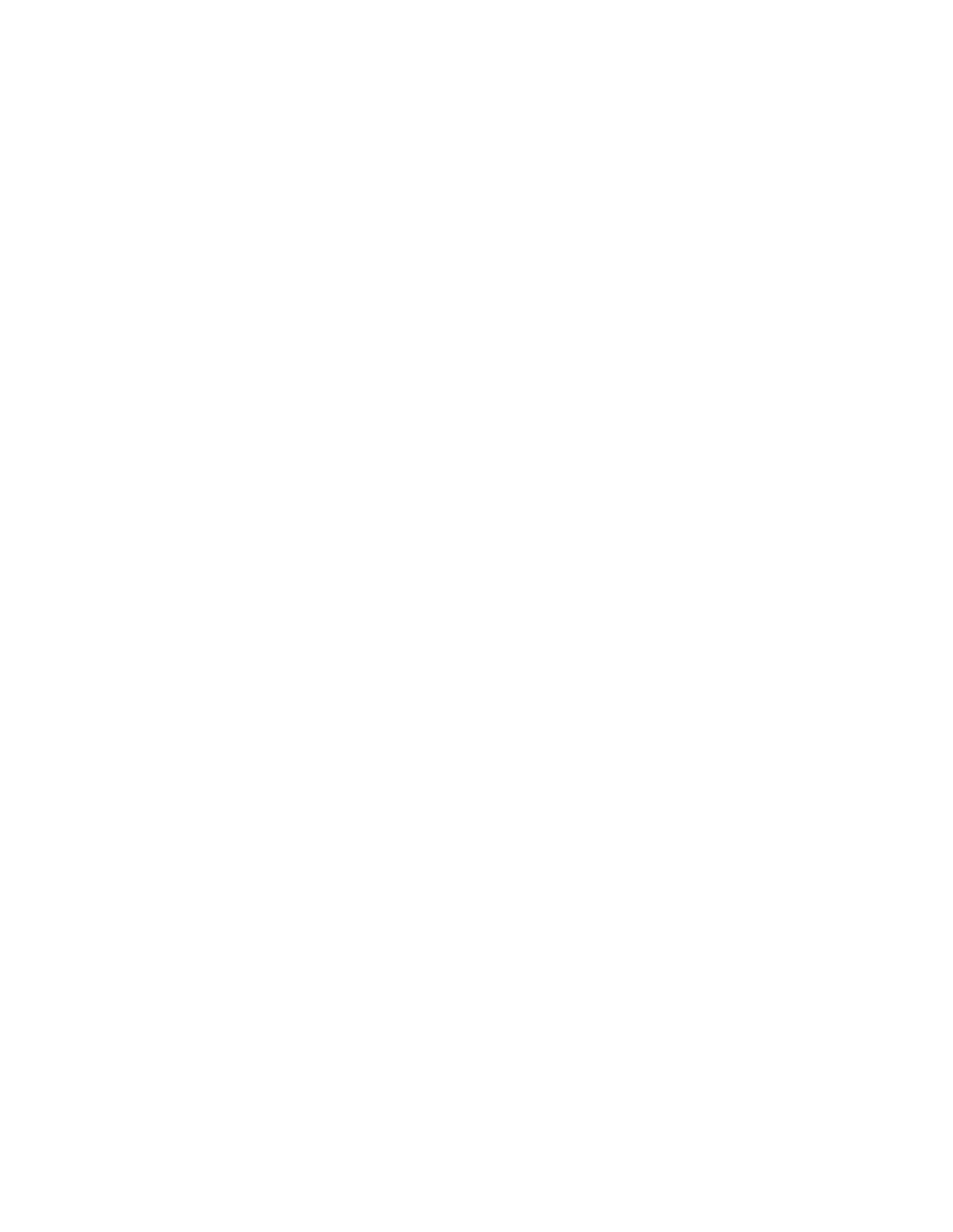# **TABLE OF CONTENTS**

|                                                                                              | Page    |
|----------------------------------------------------------------------------------------------|---------|
|                                                                                              | (ix)    |
| <b>Publications</b>                                                                          | (xi)    |
| Chapter 1.                                                                                   | $1 - 1$ |
| 1.1                                                                                          | $1 - 1$ |
| 1.2                                                                                          | $1 - 1$ |
| Fuel contamination in the supply chain, types of contamination and where it can occur<br>1.3 | $1 - 2$ |
|                                                                                              | $2 - 1$ |
| 2.1                                                                                          | $2 - 1$ |
| $2.2\phantom{0}$                                                                             | $2 - 1$ |
| 2.3                                                                                          | $2 - 3$ |
| Chapter 3.                                                                                   | $3 - 1$ |
| 3.1                                                                                          | $3 - 1$ |
| 3.2                                                                                          | $3 - 1$ |
| 3.3                                                                                          | $3 - 2$ |
| 3.4                                                                                          | $3 - 2$ |
| 3.5                                                                                          | $3 - 3$ |
| 3.6                                                                                          | $3 - 3$ |
| 3.7                                                                                          | $3 - 4$ |
| 3.8                                                                                          | $3 - 4$ |
| 3.9                                                                                          | $3-5$   |
|                                                                                              | $3-6$   |
| Chapter 4.                                                                                   | $4 - 1$ |
| 4.1                                                                                          | $4 - 1$ |
| 4.2                                                                                          | $4 - 1$ |
| Supply and distribution facilities - Quality requirements at pre-airfield terminals<br>4.3   | $4 - 1$ |
| 4.4                                                                                          | $4 - 2$ |
| Chapter 5.                                                                                   | $5 - 1$ |
| 5.1                                                                                          | $5-1$   |
| 5.2                                                                                          | $5 - 1$ |
| 5.3                                                                                          | $5 - 2$ |
| Chapter 6.                                                                                   | $6 - 1$ |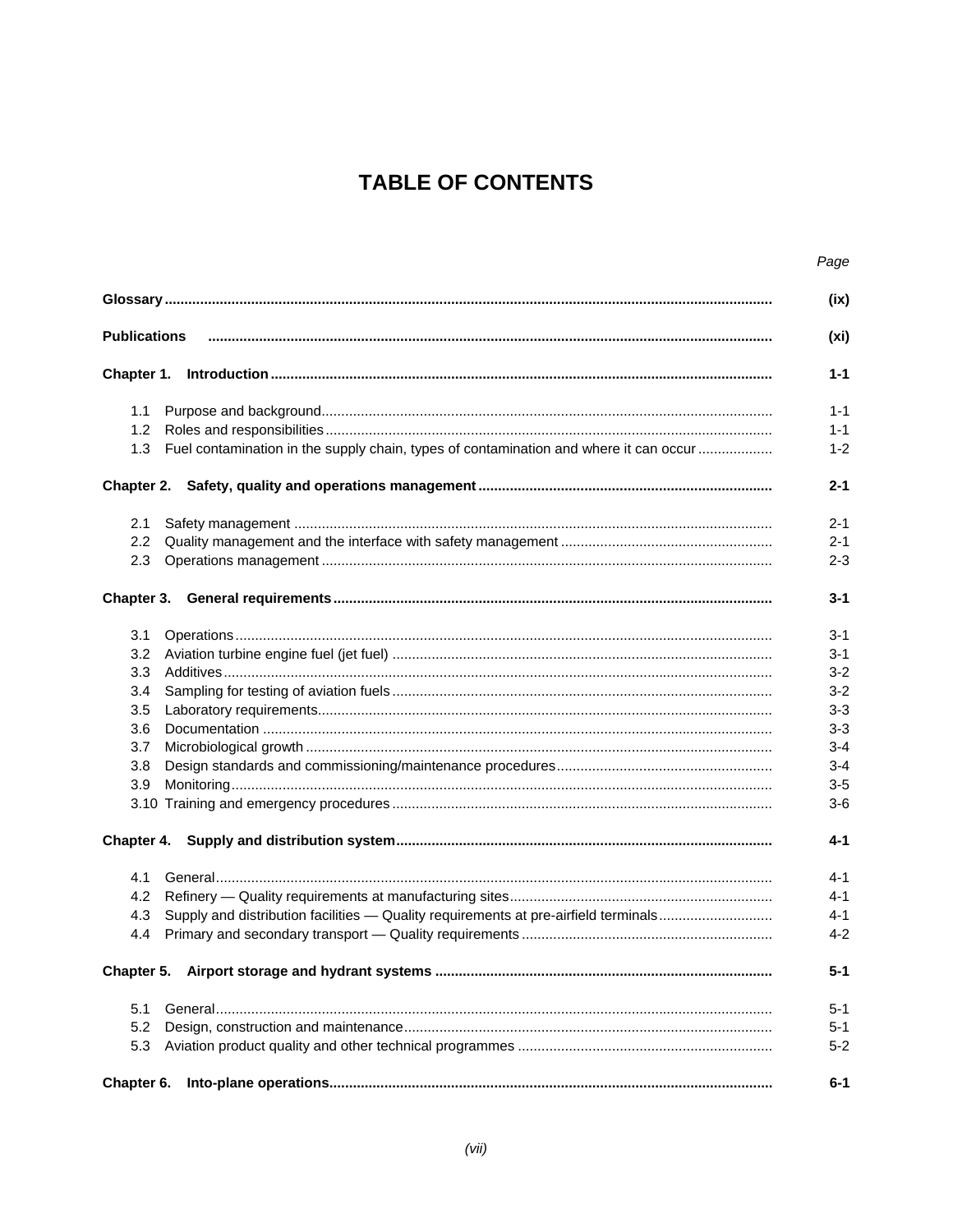### *Page*

| 6.1 |  |                                                                                  | ճ-1            |
|-----|--|----------------------------------------------------------------------------------|----------------|
|     |  |                                                                                  |                |
|     |  |                                                                                  | $6 - 2$        |
|     |  |                                                                                  | $6-2$          |
|     |  |                                                                                  | $6 - 2$        |
|     |  |                                                                                  | <b>App 1-1</b> |
|     |  | Appendix 2. Regulatory practices in States (Reserved) …………………………………………………………………… | App 2-1        |

 $\mathcal{L}_\text{max}$  , where  $\mathcal{L}_\text{max}$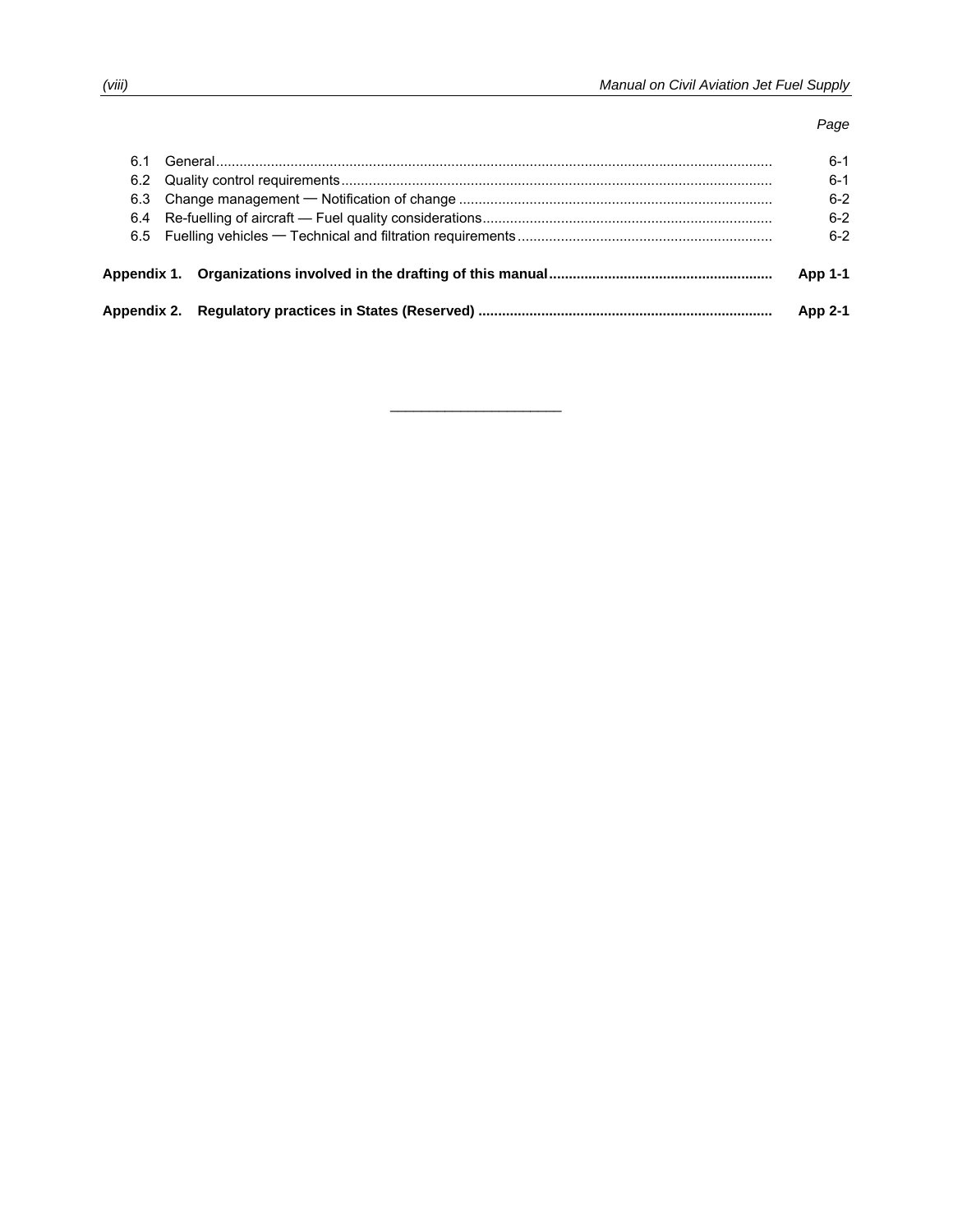### **GLOSSARY**

### **ACRONYMS**

| ACI             | Airports Council International                                                    |
|-----------------|-----------------------------------------------------------------------------------|
| <b>AFQRJOS</b>  | Aviation Fuel Quality Requirements for Jointly Operated Systems                   |
| <b>API</b>      | American Petroleum Institute                                                      |
| <b>ARP</b>      | Aerospace Recommended Practice                                                    |
| AS              | Aerospace Standard                                                                |
| <b>ASTM</b>     | American Society for Testing and Materials (now called ASTM International)        |
| <b>ATA</b>      | Air Transport Association of America Inc. (now called Airlines for America (A4A)) |
| A4A             | Airlines for America                                                              |
| <b>CEN</b>      | European Committee for Standardisation                                            |
| <b>COA</b>      | Certificate of Analysis                                                           |
| <b>CSA</b>      | <b>Canadian Standards Association</b>                                             |
| ΕI              | <b>Energy Institute</b>                                                           |
| EQA             | <b>External Quality Assurance schemes</b>                                         |
| <b>GOST</b>     | Russian National Standard                                                         |
| <b>HM</b>       | <b>Hydrocarbon Management</b>                                                     |
| <b>IATA</b>     | International Air Transport Association                                           |
| <b>IATA TFG</b> | IATA Technical Fuel Group                                                         |
| <b>IEC</b>      | International Electrotechnical Commission                                         |
| <b>IFQP</b>     | <b>IATA Fuel Quality Pool</b>                                                     |
| <b>ISO</b>      | International Organization for Standardization                                    |
| JIG             | Joint Inspection Group                                                            |
| <b>PSPs</b>     | Policies, Standards and Procedures                                                |
| <b>PTC</b>      | Periodic Test Certificate                                                         |
| QMS             | <b>Quality Management System</b>                                                  |
| <b>RC</b>       | <b>Release Certificate</b>                                                        |
| <b>RCQ</b>      | Refinery Certificate of Quality                                                   |
| <b>RP</b>       | <b>Recommended Practice</b>                                                       |
| <b>RTC</b>      | <b>Recertification Test Certificate</b>                                           |
| <b>SAE</b>      | <b>SAE</b> International                                                          |
| <b>SARPs</b>    | Standards and Recommended Practices (ICAO)                                        |
| <b>SMS</b>      | Safety Management System                                                          |
| UK AFC          | United Kingdom Aviation Fuels Committee                                           |
| UK MOD          | United Kingdom Ministry of Defence                                                |

### **DEFINITIONS**

Fuel contamination. For the purpose of this document, fuel that is cross-contaminated by other products, including other fuel grades or additives, that could put the fuel off-specification; contains unacceptable levels of particulates or water — fails the visual clear and bright check or exceeds the cleanliness limits set out in IATA *Guidance Material for Aviation Turbine Fuels Specifications*, Part III, *Cleanliness and Handling*; or contains unacceptable levels of microbiological growth — see Chapter 3, 3.7.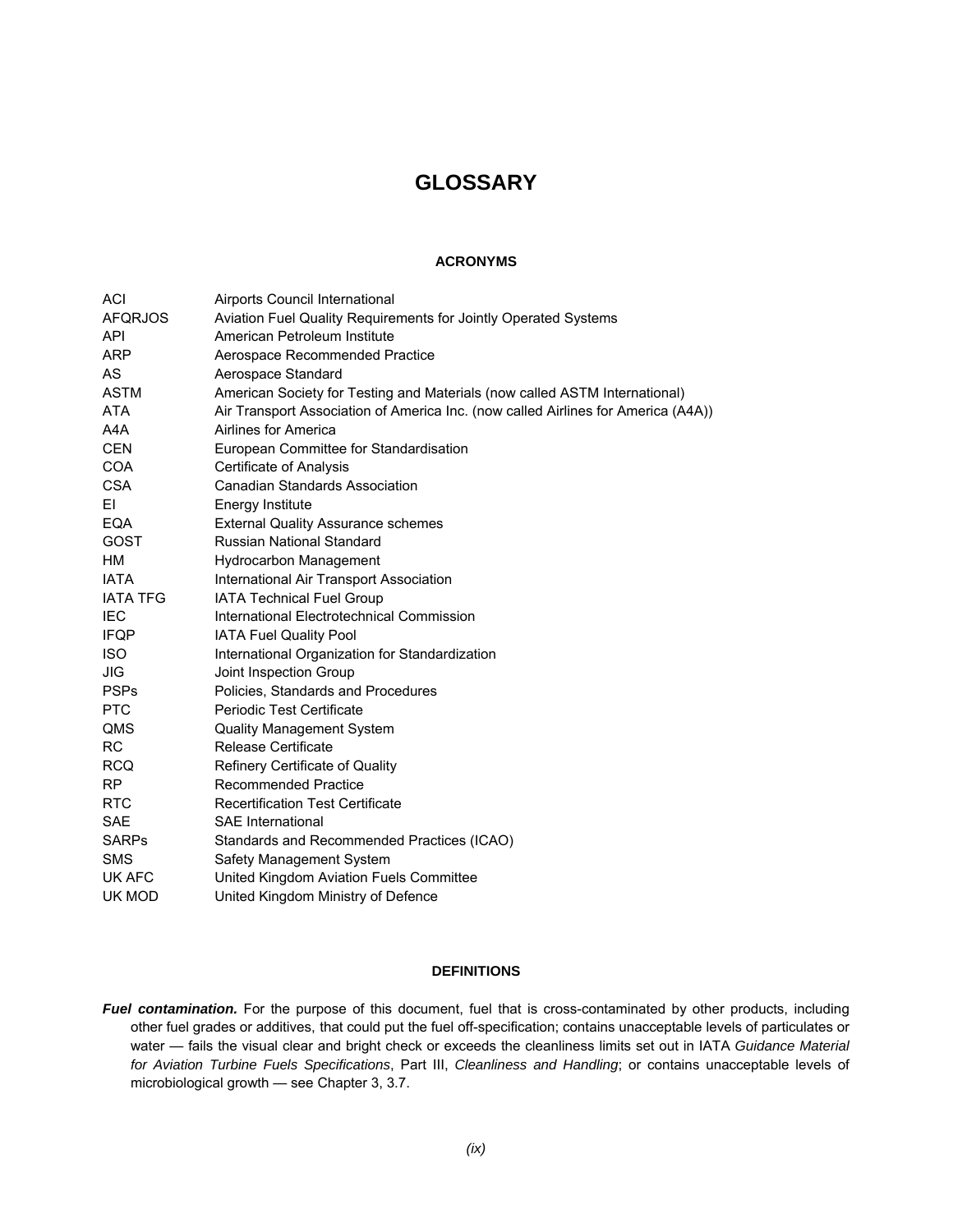*Fuel quality.* A degree or level of confidence that fuel provided meets the requirements of the appropriate fuel specification, and end-user purpose, in terms of specification and cleanliness.

### *Quality*

- *Control.* A system of maintaining standards in manufactured products by testing a sample of the output against the specification.
- *Assurance.* A systematic monitoring and evaluation of the various aspects of a project, service or facility to maximize the probability that minimum standards of quality are being attained.
- *Management.* A systemic integration of planning, quality control, quality assurance and process improvement in order to achieve a desired or improved output.

 $\mathcal{L}_\text{max}$  , where  $\mathcal{L}_\text{max}$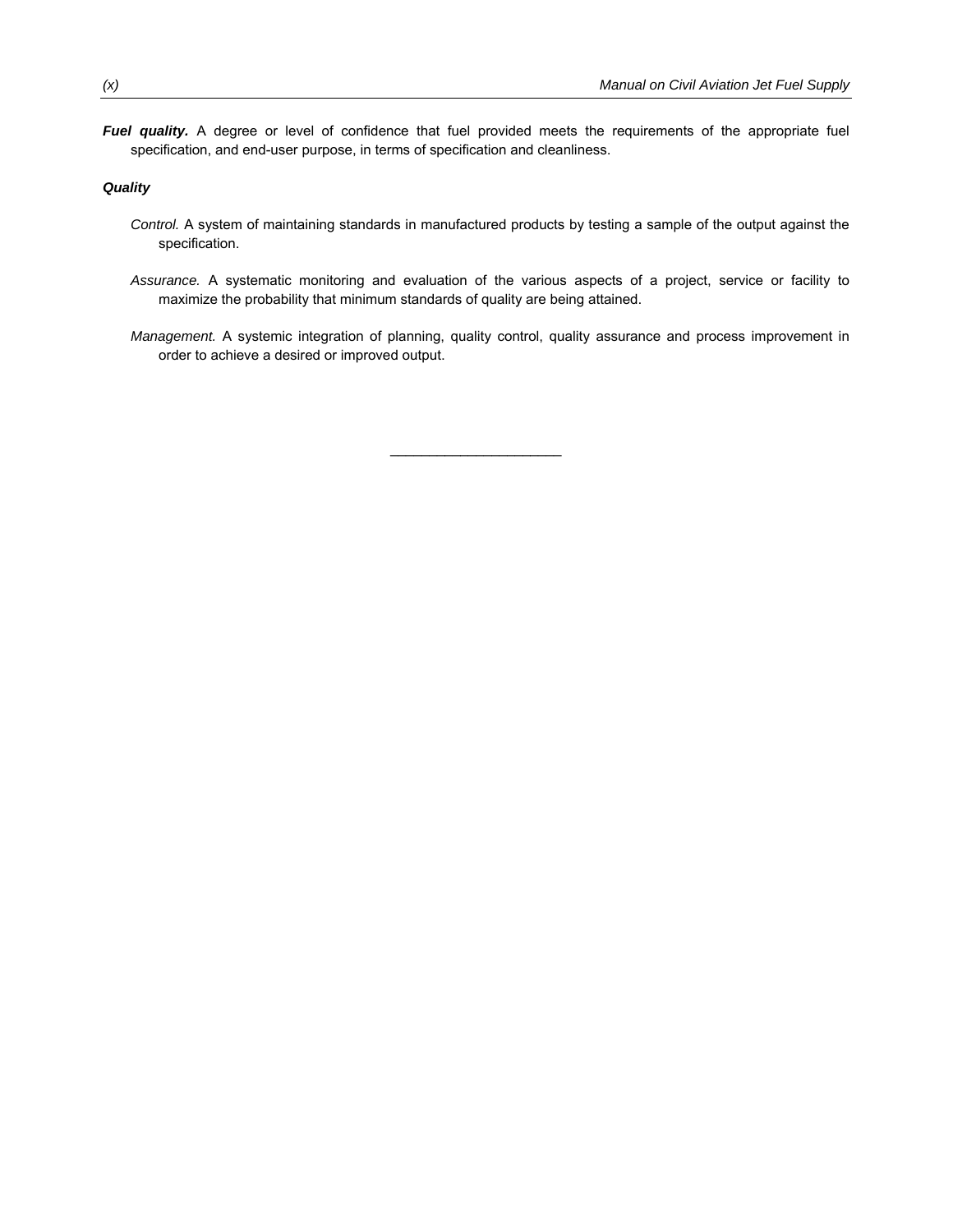### **PUBLICATIONS**

*(referred to in this manual)* 

### **ICAO PUBLICATIONS**

### **Annexes to the Convention on International Civil Aviation**

 Annex 6 — *Operation of Aircraft* Part I — *International Commercial Air Transport — Aeroplanes*  Part II — *International General Aviation — Aeroplanes* Part III — *International Operations — Helicopters*

Annex 8 — *Airworthiness of Aircraft* 

 Annex 14 — *Aerodromes* Volume I — *Aerodrome Design and Operations* 

#### **Manuals**

*Manual of Procedures for Operations Inspection, Certification and Continued Surveillance (Doc 8335)* 

*Manual on Certification of Aerodromes* (Doc 9774)

 *Safety Management Manual (SMM)* (Doc 9859)

### **PUBLICATIONS OF OTHER STATES OR ORGANIZATIONS**

### **Airlines for America (A4A)** (formerly Air Transport Association of America Inc. (ATA))

*Airport Fuel Facility Operations and Maintenance Guidance Manual* 

ATA Specification 103 *Standard for Jet Fuel Quality Control at Airports*

#### **Airports Council International (ACI)**

*Airside Safety Handbook* 

### **American Petroleum Institute (API)**

 API RP 1543 *Documentation, Monitoring and Laboratory Testing of Aviation Fuel During Shipment from Refinery to Airport*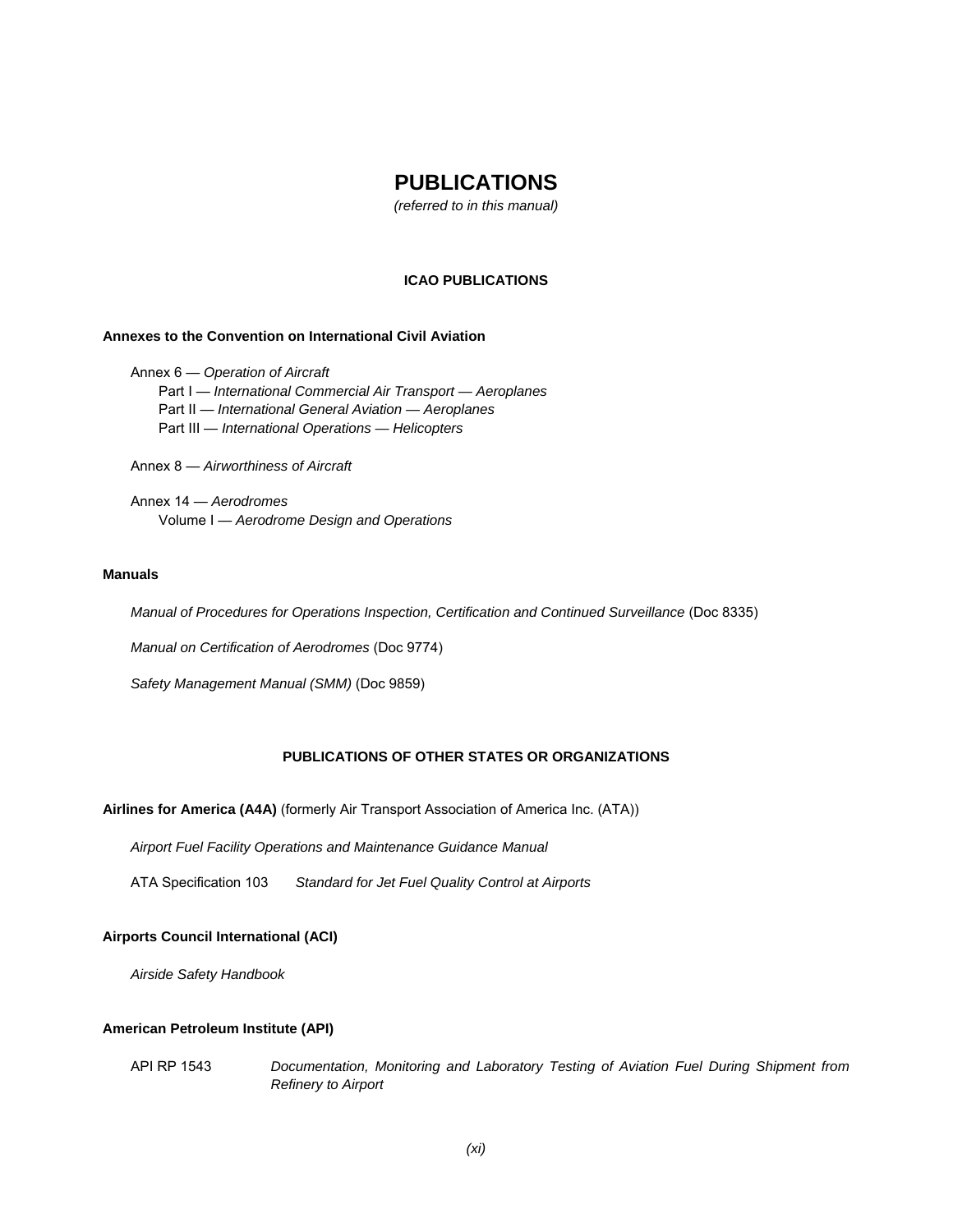API RP 1595 *Design, Construction, Operation, Maintenance, and Inspection of Aviation Pre-Airfield Storage Terminals*

### **ASTM International**

| ASTM D1655 | <b>Standard Specification for Aviation Turbine Fuels</b>                                                                                                               |
|------------|------------------------------------------------------------------------------------------------------------------------------------------------------------------------|
| ASTM D4057 | Standard Practice for Manual Sampling of Petroleum and Petroleum Products                                                                                              |
| ASTM D4306 | Standard Practice for Aviation Fuel Sample Containers for Tests Affected by Trace<br>Contamination                                                                     |
| ASTM D6299 | Standard Practice for Applying Statistical Quality Assurance and Control Charting<br>Techniques to Evaluate Analytical Measurement System Performance                  |
| ASTM D6469 | Standard Guide for Microbial Contamination in Fuels and Fuel Systems                                                                                                   |
| ASTM D6708 | Standard Practice for Statistical Assessment and Improvement of Expected Agreement<br>between Two Test Methods that Purport to Measure the Same Property of a Material |

### **Energy Institute (EI)**

*Guidance on development, implementation and improvement of quality systems in petroleum laboratories* 

*Guidelines for the investigation of the microbial content of petroleum fuels and for the implementation of avoidance and remedial strategies* 

*Multi-product pipelines: minimum criteria to determine additive acceptability*

| EI HM 50             | Guidelines for the cleaning of tanks and lines for marine tank vessels carrying petroleum<br>and refined products                                                |
|----------------------|------------------------------------------------------------------------------------------------------------------------------------------------------------------|
| EI IP 475            | Petroleum liquids — Manual sampling (ISO 3170:2004)                                                                                                              |
| EI/JIG Standard 1530 | Quality assurance requirements for the manufacture, storage and distribution of aviation<br>fuels to airports <sup>1</sup>                                       |
| EI 1540              | Design, construction, operation and maintenance of aviation fuelling facilities                                                                                  |
| El Standard 1541     | Performance requirements for protective coating systems used in aviation fuel storage<br>tanks and piping                                                        |
| EI 1550              | Handbook on equipment used for the maintenance and delivery of clean aviation fuel                                                                               |
| EI 1560              | Recommended practice for the operation, inspection, maintenance and commissioning of<br>aviation fuel hydrant systems and hydrant system extensions <sup>2</sup> |

l

<sup>1.</sup> To be published in the second quarter of 2013.<br>2. To be published in the first quarter of 2013.

To be published in the first quarter of 2013.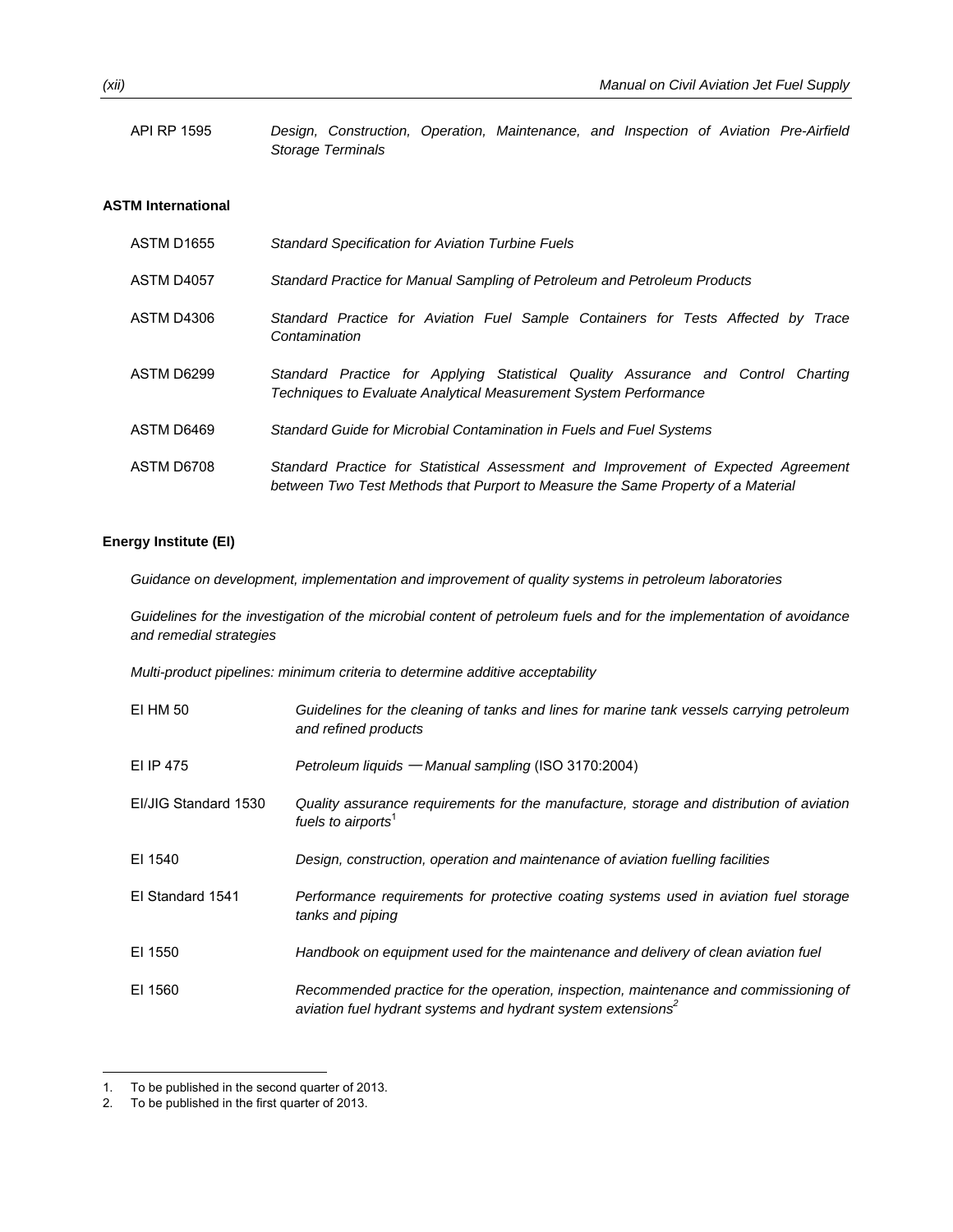| EI 1581    | Specification and qualification procedures for aviation jet fuel filter/separators |
|------------|------------------------------------------------------------------------------------|
| EI 1583    | Laboratory tests and minimum performance levels for aviation fuel filter monitors  |
| EI 1584    | Four-inch hydrant system components and arrangements                               |
| EI 1585    | Guidance in the cleaning of aviation fuel hydrant systems at airports              |
| EI RP 1594 | Initial pressure strength testing of airport fuel hydrant systems with water       |

### **European Committee for Standardisation (CEN)**

EN 12312-5 *Aircraft ground support equipment — Specific requirements* — Part 5: *Aircraft fuelling equipment*

### **International Air Transport Association (IATA)**

*Introduction to Safety Management Systems (SMS)* (Ref. No: 8402-01)

*Guidance Material for Aviation Turbine Fuels Specifications* Part I — *Guidance Material on Product Specifications* Part II — *General Guidance on Additives* Part III ─ *Cleanliness and Handling* 

*Guidance Material on Microbiological Contamination in Aircraft Fuel Tanks* 

*Guidance Material on Standard Into-Plane Fuelling Procedures* 

### **International Air Transport Association (IATA) Fuel Quality Pool (IFQP)**

 *Control of Fuel Quality & Fuelling Safety Standards* 

 *IFQP Training Manual* 

#### **International Organization for Standardization**

ISO 3170 *Petroleum liquids — Manual sampling* 

#### **International Organization for Standardization/International Electrotechnical Commission (ISO/IEC)**

EN ISO/IEC 17025 *General requirements for the competence of testing and calibration laboratories*

### **Joint Inspection Group (JIG)**

| JIG 1 | Aviation Fuel Quality Control & Operating Standards For Into-Plane Fuelling Services |
|-------|--------------------------------------------------------------------------------------|
| JIG 2 | Aviation Fuel Quality Control & Operating Standards For Airport Depots & Hydrants    |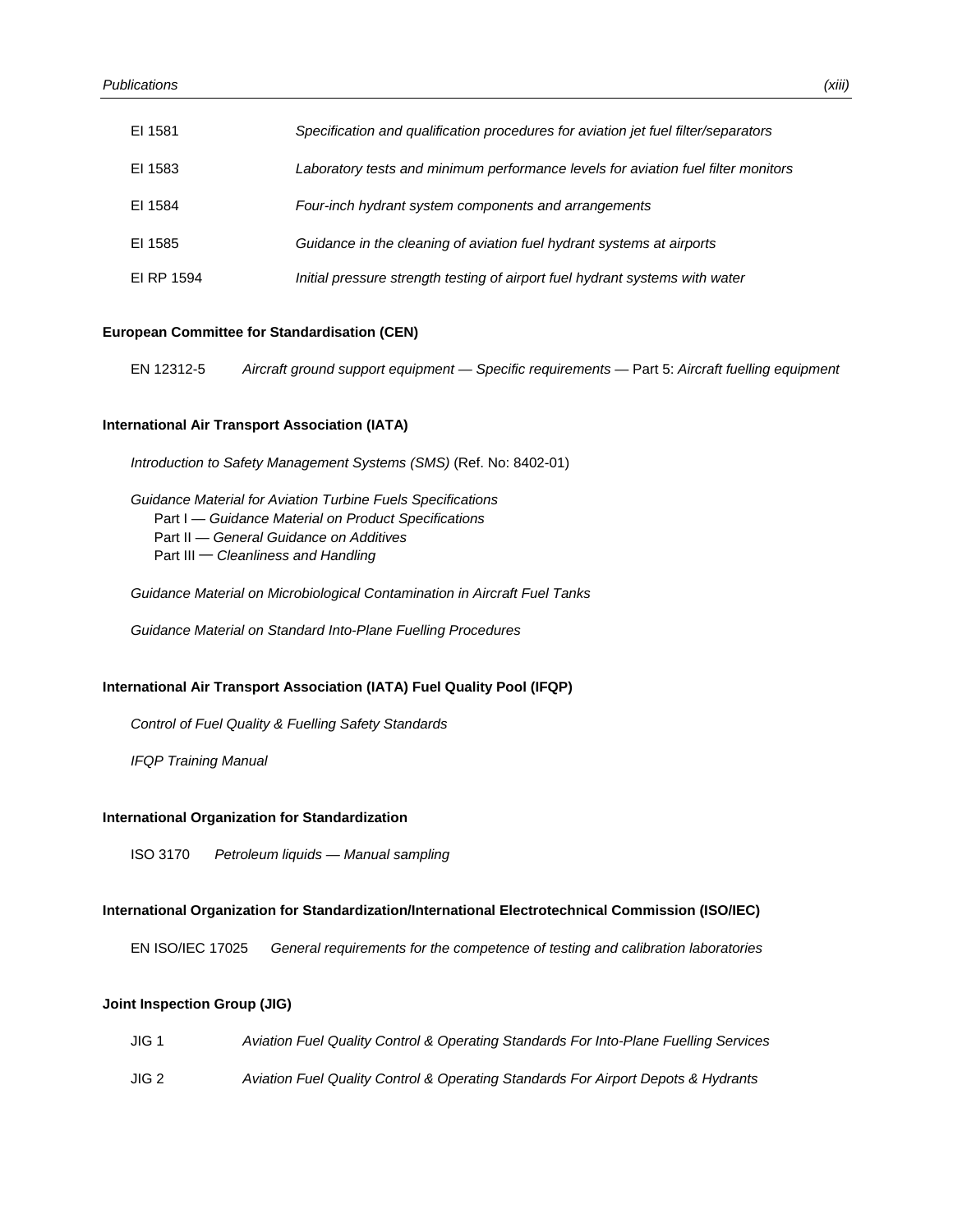| JIG <sub>3</sub> | Aviation Fuel Quality Control & Operating Standards For Supply & Distribution Facilities |
|------------------|------------------------------------------------------------------------------------------|
| JIG 4            | Guidelines for Aviation Fuel Quality Control & Operating Procedures For Smaller Airports |
| JIG Bulletin 32  | Health, Safety, Security & Environmental Management System (HSSEMS)                      |
| JIG Bulletin 35  | Soak Testing                                                                             |
| JIG Bulletin 39  | <b>Fuel Hydrant Commissioning</b>                                                        |

 $\mathcal{L}_\text{max}$  , where  $\mathcal{L}_\text{max}$ 

### **National Technology Supervisory Bureau of the People's Republic of China**

GB6537 *Jet Fuel No. 3*

### **SAE International**

|             | SAE ARP 5789 Aviation Fuel Facilities                                      |
|-------------|----------------------------------------------------------------------------|
|             | SAE ARP 5818 Design and Operation of Aircraft Refueling Tanker Vehicles    |
|             | SAE ARP 5918 Standard Test Criteria for Aircraft Refuelers                 |
|             | SAE AS 5877A Detailed Specification for Aircraft Pressure Refueling Nozzle |
| SAE AS 6401 | Storage, Handling and Distribution of Jet Fuels at Airports <sup>3</sup>   |

### **Russian Federation**

GOST 10227 *Jetfuels. Specifications* 

### **United Kingdom Ministry of Defence (MOD)**

Jet A-1 DEF STAN 91-91 Turbine Fuel, Kerosine Type

-

<sup>3.</sup> To be published in the second quarter of 2013.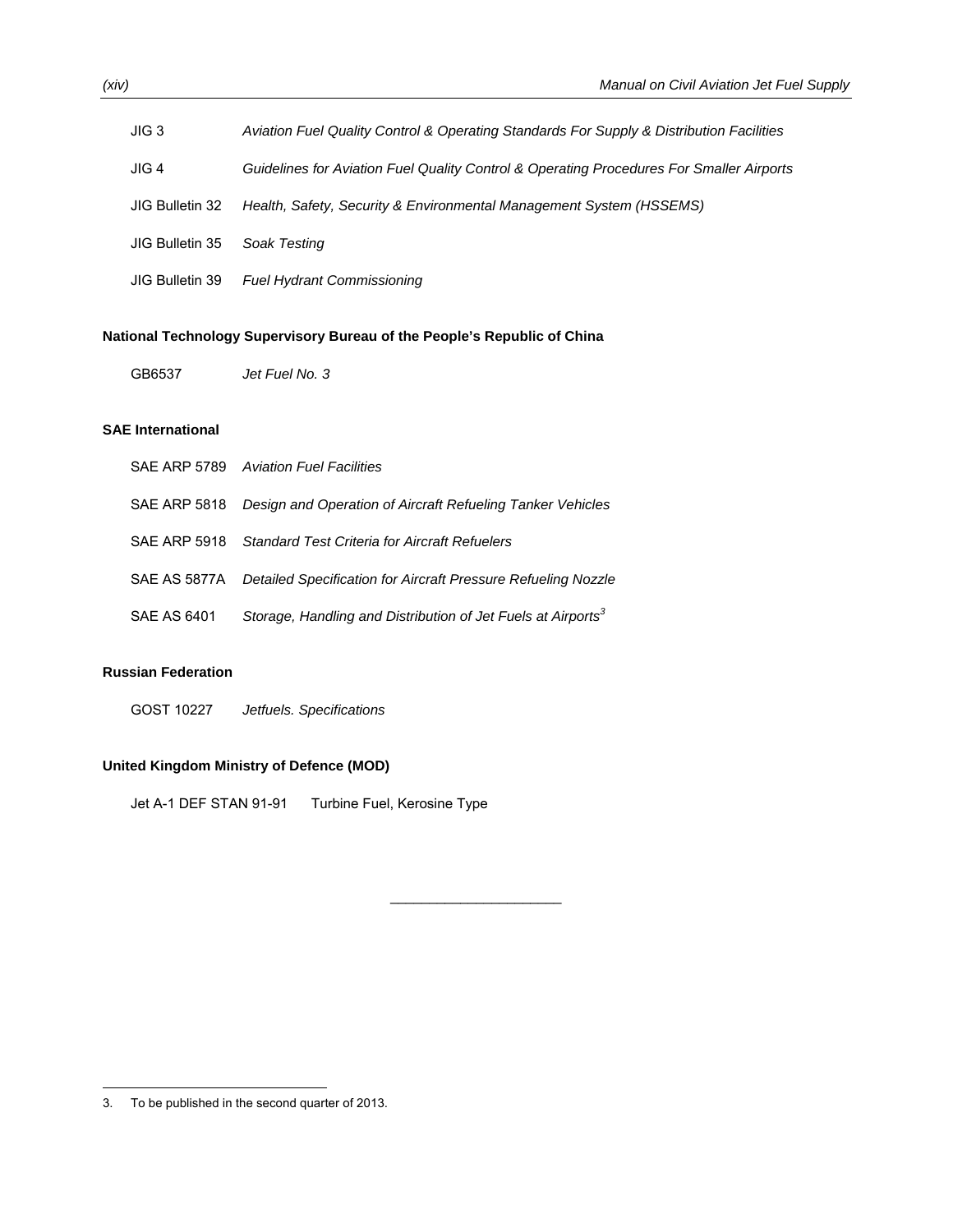## **Chapter 1**

# **INTRODUCTION**

### **1.1 PURPOSE AND BACKGROUND**

1.1.1 The purpose of this manual is to inform the aviation and petroleum industries globally about the existence of internationally accepted petroleum and aviation industry fuel practices and to reinforce the need for compliance with those requirements and operating procedures. The need for this emphasis has been highlighted by occurrences involving actual contamination of, or the potential to contaminate, aviation jet fuel. The requirements are set out in numerous industry and company proprietary policies, standards and procedures (PSPs) covering the entire supply and distribution system. These PSPs have been developed to safeguard aviation fuel quality and to ensure safe operations from point of manufacture to delivery into aircraft fuel tanks.

1.1.2 Collectively, the PSPs referenced in this manual <sup>1</sup> describe the quality organization, facility design requirements, quality and safety management arrangements and operating practices to manage product movement through the supply chain. A primary purpose is to mitigate the threats to aviation fuel quality and to ensure the safe delivery of fuel into aircraft fuel tanks (into-plane). The various controls and procedures reflect a philosophy of product testing, traceability and segregation to prevent contamination and to ensure that the fuel is on-specification at point of delivery to aircraft.

1.1.3 Using extracts from and references to these industry PSPs, this manual describes the fuel quality requirements through the stages of fuel provision from refinery to aircraft, as illustrated in Figure 1-1. References to other ICAO manuals are made in the appropriate areas.

- 1.1.4 The intended audience for this manual includes:
	- a) the various companies involved in the manufacture, supply, distribution and delivery of aviation fuel throughout the supply chain — from refinery to aircraft;
	- b) the receivers of these services;
	- c) focal points for State safety activity, including State safety regulators of the aviation and petroleum industries;<sup>2</sup> and
	- d) industry auditors, including those from aviation service providers and fuel end-users.

### **1.2 ROLES AND RESPONSIBILITIES**

1.2.1 Any business entity involved in the aviation fuel supply chain has an obligation to implement and comply with industry and/or company proprietary PSPs, as described in this manual, that cover the activities in which they are involved. For example:

l

<sup>1.</sup> Readers should refer to the latest revision of any referenced document.

<sup>2.</sup> Appendix 2 is reserved for the consideration of examples of regulatory practices in a future edition.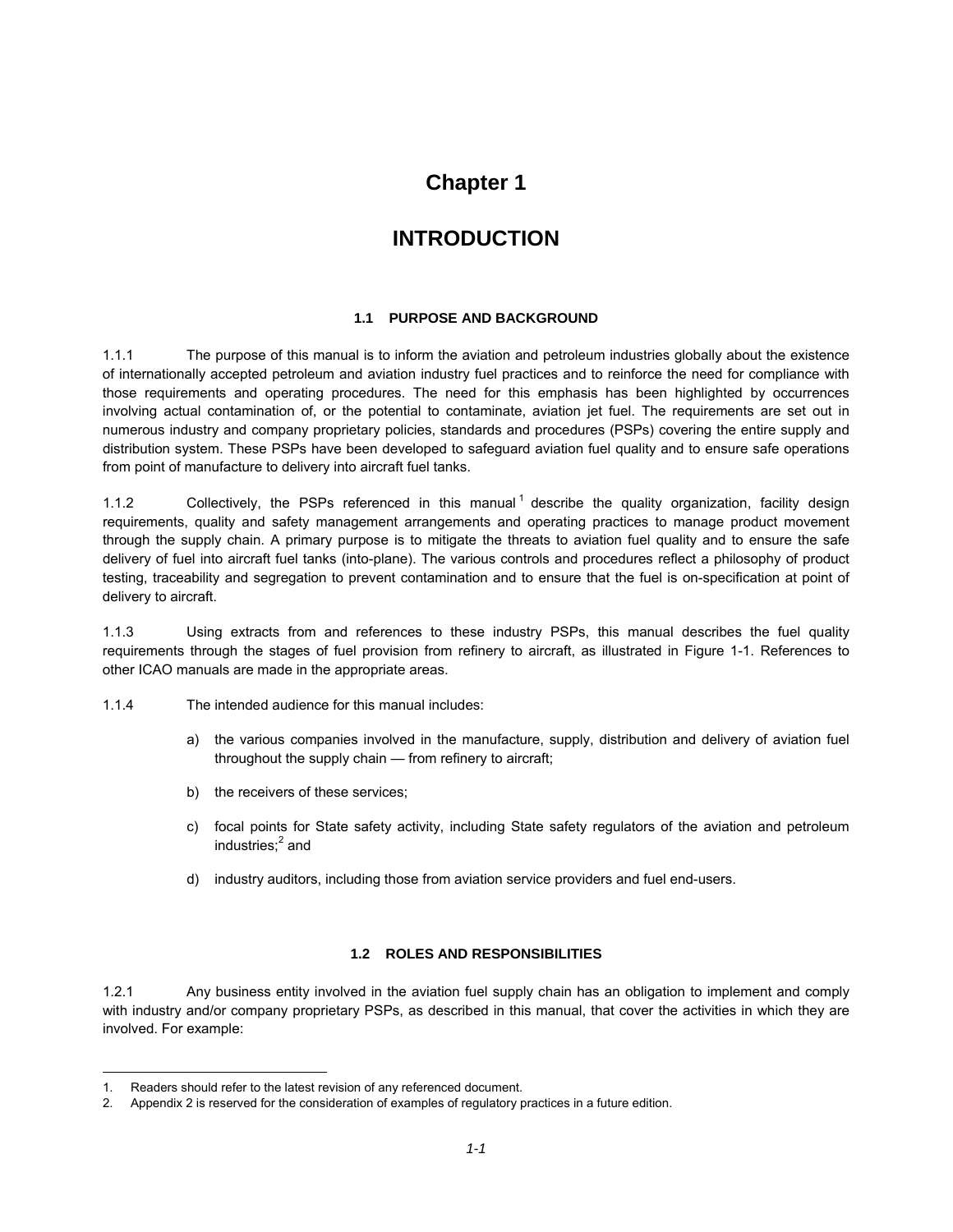- a) Supply and distribution for upstream of the airport see Chapter 4, and from airport to aircraft, see relevant parts of Chapters 5 and 6.
- b) Aircraft operators see Chapter 5, 5.1.2 and 5.1.3, and Chapter 6, 6.1.3. ICAO SARPs for the certification of air operators can be found in Annex 6, Parts I, II and III. Related guidance material can be found in ICAO Doc 8335.
- c) Airport (aerodrome) operators airport (aerodrome) operators have a range of interfaces with other organizations operating on their airports (aerodromes), and the following documents refer:
	- i) ACI *Airside Safety handbook* see Chapter 3, section 3.10, *Interface with stakeholders*, and Chapter 4, *SMS*.
	- ii) ICAO Doc 9774 provides guidance on the role of aerodrome operators in relation to the users of those aerodromes ─ see Section 3D.4, *Aerodrome operator's safety management system*, and 3D.5, *Aerodrome operator's internal safety audits and safety reporting.*

1.2.2 See Chapter 2, 2.1, for reference to ICAO SARPs on safety management systems (SMS), as well as industry and ICAO guidance on SMS.

### **1.3 FUEL CONTAMINATION IN THE SUPPLY CHAIN, TYPES OF CONTAMINATION AND WHERE IT CAN OCCUR**

1.3.1 Figure 1-1 is from the IATA *IFQP Training Manual.*<sup>3</sup> It illustrates a schematic for the supply and distribution chain from refinery to aircraft. Actual routes, outlined in Chapter 4, and required tankage and filtration will vary depending on the needs of any particular supply route. From the airport fuel depot the fuel is delivered to aircraft via hydrant and vehicle systems discussed in Chapters 5 and 6. The risk to the integrity of the fuel in relation to its inherent properties and from contaminants can occur at any point in the supply chain from the point of manufacture to the final delivery to aircraft, and thus create the potential to adversely affect fuel systems, including fuel tanks, aircraft fuel systems and engines.

1.3.2 The primary types of contamination are water, particulate and microbiological material. In addition, contamination can occur from other fuel grades and chemicals that may be in multi-product transport systems. The fuel may also be rendered off-specification by either under-dosing/overdosing of approved additives, using an incorrect additive or from product testing issues not limited to, but including, poor sampling, incorrect test procedures and uncalibrated laboratory equipment. These issues can occur in the various elements of the supply chain as follows:

- a) *Refinery.* Incorrect and/or inadvertent use of additives, insufficient settling/tank cleaning to allow removal of dirt and water, incorrect sampling, incorrect test procedures and a lack of laboratory equipment calibration.
- b) *Pipeline.* Inadequate interface monitoring and cutting procedures, interface migration due to poor pipeline controls, failure to flush manifolds, dead legs and booster pumps. Also, inappropriate pipeline sequencing, lack of effective pipeline maintenance, infrequent or ineffective low point drains, lack of document checks/traceability.
- c) *Marine.* Inappropriate vessel selection, incorrect loading or unloading sequence, ineffective cargo segregation, incorrect and/or inadvertent use of additives on-board, non-dedicated marine loading arms or hoses and inadequate draining/flushing/change-of-grade procedures, lack of document checks/traceability.

 $\overline{a}$ 

<sup>3.</sup> Used with the permission of IATA.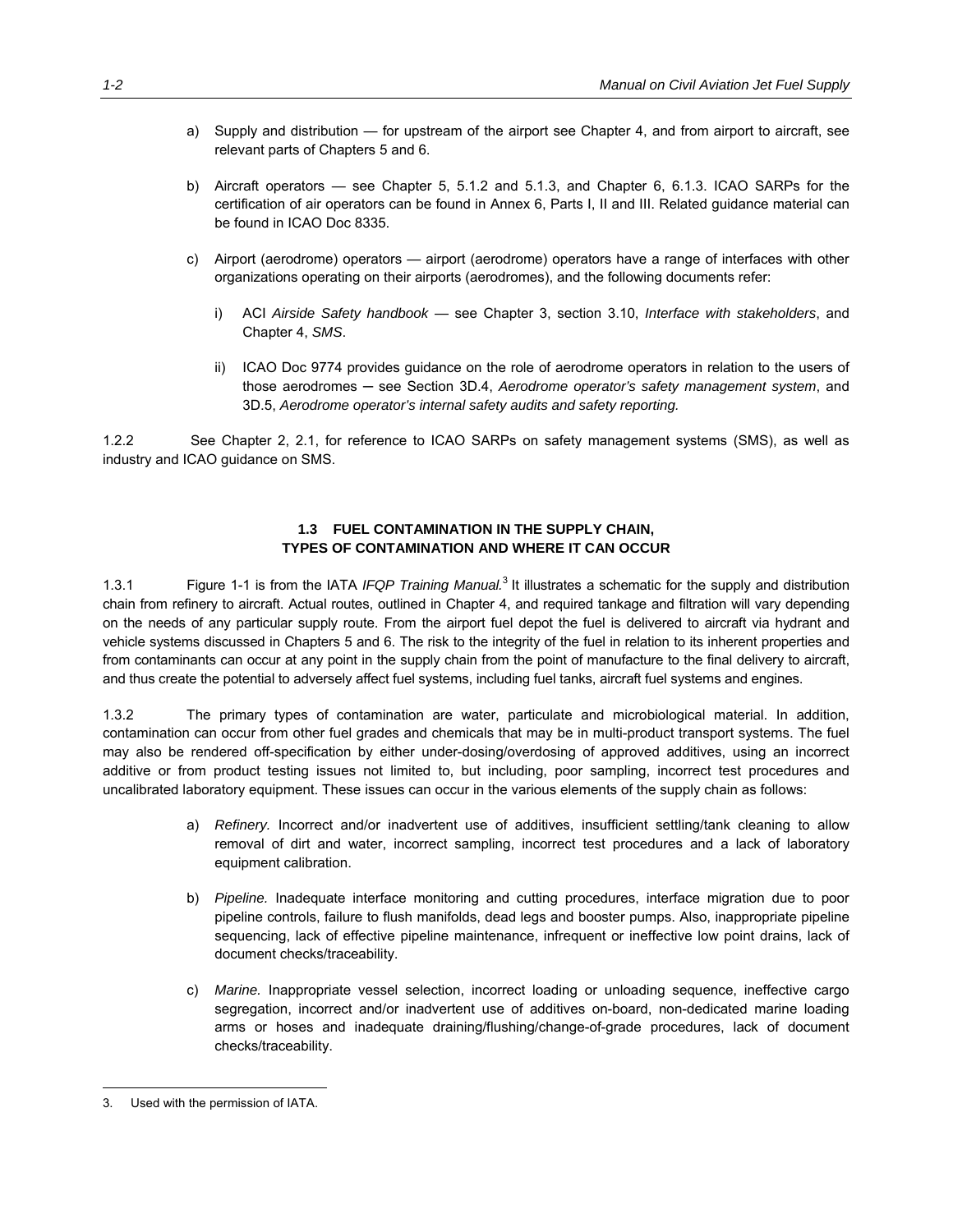- d) *Filtration.* Incorrectly specified filters, inadequate maintenance and daily operation checks, unsuitable or damaged filter vessel lining, incorrectly installed filters and incorrectly installed ancillary equipment.
- e) *Storage tanks.* Poor design making water and dirt removal difficult or impossible, incorrect lining materials, failure to conduct adequate draining for water and dirt removal, lack of effective segregation, ineffective change-of-use procedures, infrequent tank inspection and cleaning.
- f) *Road and rail.* Breakdown and/or mishandling of critical equipment, cross-contamination, incorrect change-of-grade procedures, no settling and draining prior to discharge, lack of document checks/ traceability.
- g) *Airport vehicles.* Breakdown and/or mishandling of critical equipment, inadequate checks during loading and/or fuelling.



**Figure 1-1. Schematic for the supply and distribution chain from refinery to aircraft** 

 $\mathcal{L}_\text{max}$  , where  $\mathcal{L}_\text{max}$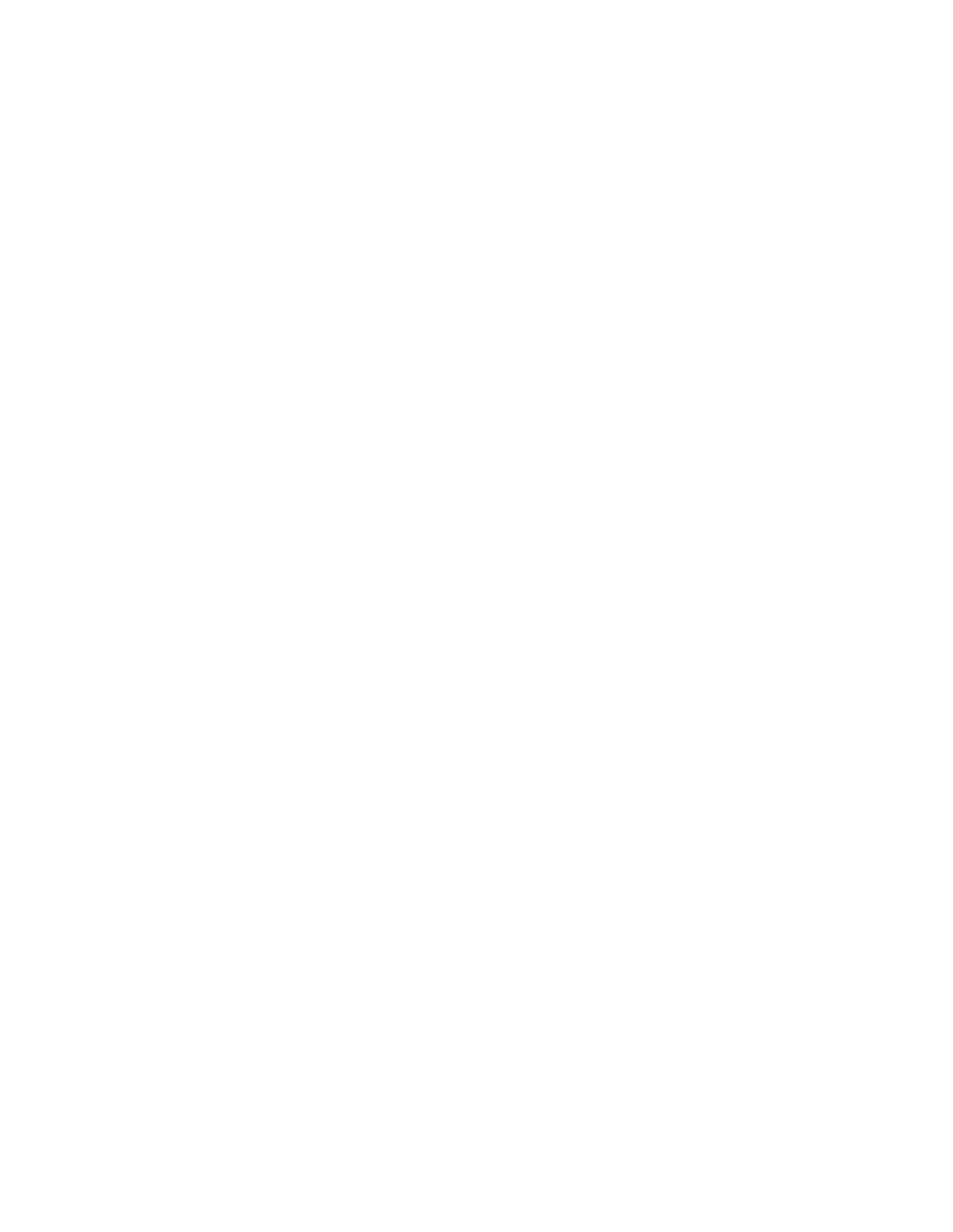# **Chapter 2**

# **SAFETY, QUALITY AND OPERATIONS MANAGEMENT**

### **2.1 SAFETY MANAGEMENT**

2.1.1 It is a petroleum industry expectation, as well as that of other interested stakeholders and end-users, that every responsible organization involved in aviation fuel manufacture, supply, storage, transport, testing and aircraft fuelling has a robust system for managing safety. ICAO defines a Safety Management System (SMS) as a systematic approach to managing safety, including the necessary organizational structures, accountabilities, policies and procedures. ICAO has introduced harmonized requirements into its relevant Annexes to the ICAO Chicago Convention, including Annex 6, Annex 8 and Annex 14, Volume 1. ICAO Doc 9859 is referenced in all of these Annexes and gives details of an SMS framework and its four safety components: Policy and objectives, Risk management, Assurance, and Promotion.

- 2.1.2 Examples of industry guidance on SMS are:
	- a) IATA Ref. No: 8402-01;
	- b) ACI *Airside Safety Handbook*, Chapter 4 *Safety Management Systems*; and
	- c) JIG Bulletin 32.
- 2.1.3 Good, accepted SMS practice includes the following:
	- a) identification and acknowledgement of hazards and assessed safety risks, including those emerging from change and new technology or products;
	- b) proactive and reactive measures to control risks to a level consistent with the acceptable levels of risk determined by organizations, as described in their system manuals;
	- c) a change management process as part of safety assurance;
	- d) a process for internal safety performance monitoring safety audits; and
	- e) processes for assessing the adequacy of SMSs, including those of relevant third parties where appropriate, and arrangements to improve performance where necessary.

### **2.2 QUALITY MANAGEMENT AND THE INTERFACE WITH SAFETY MANAGEMENT**

2.2.1 Quality control and assurance that reflects good, accepted international practice is part of robust quality management (QM), and quality management tools offer support for the management of risks to aircraft safety.<sup>1</sup>

 $\overline{a}$ 

<sup>1.</sup> For more on the relationship between SMS and QMS refer to ICAO Doc 9859.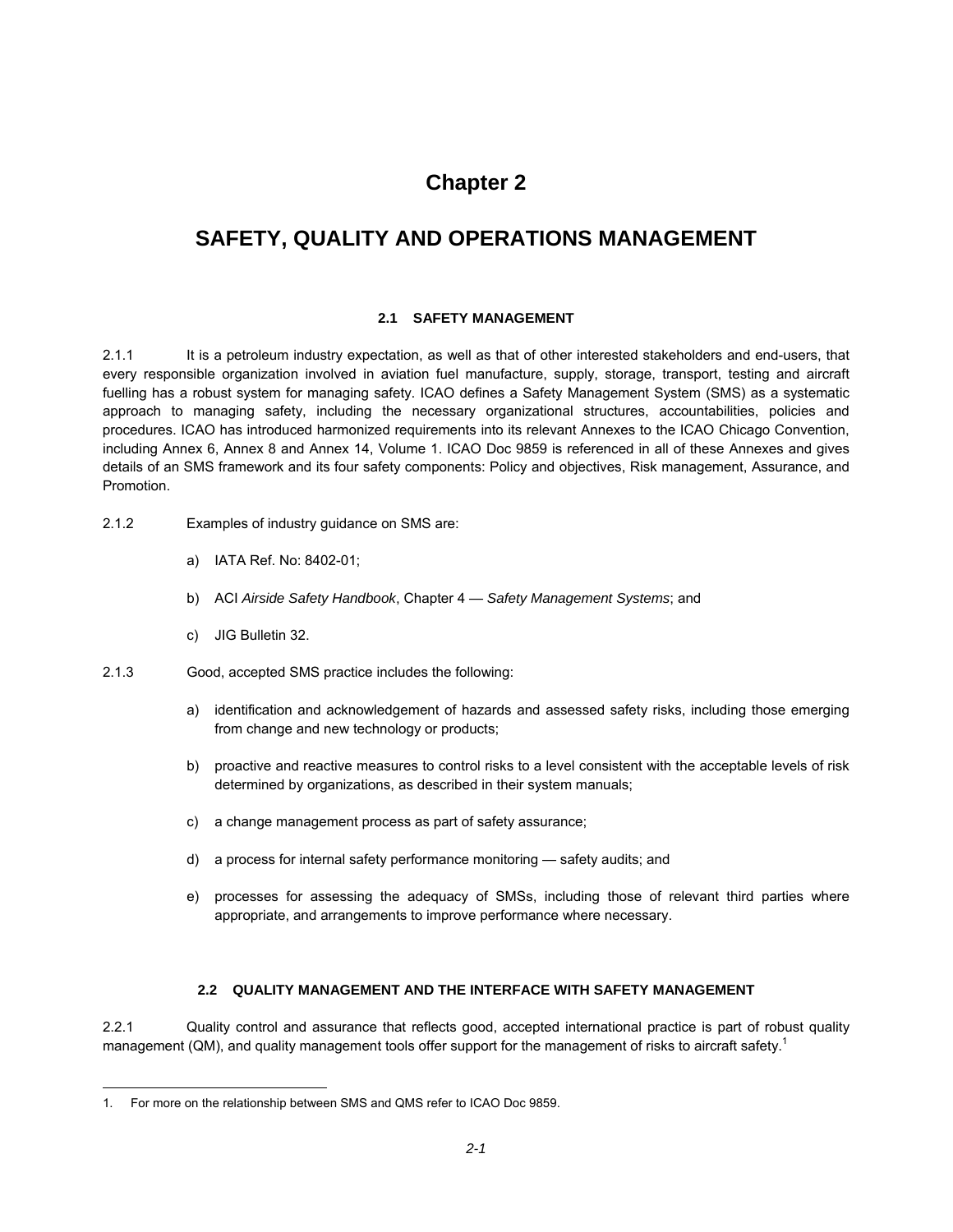2.2.2 It is therefore of fundamental importance that every responsible organization involved in aviation fuel manufacture, supply, storage, transport, testing and aircraft fuelling has such a system in place for managing quality, in order to maintain the aviation fuel specification and quality while in its custody and/or its control. These systems should ensure that:

- a) aviation fuel is manufactured to the latest issue of the relevant specification;
- b) facilities and equipment are maintained in good condition for the safe delivery of on-specification, clean and uncontaminated aviation fuel from refinery to aircraft;
- c) an auditable and documented record exists, confirming correct handling and testing of aviation fuel throughout the supply chain from refinery to aircraft;
- d) traceability is maintained to ensure that products are on-specification and fit-for-purpose on delivery to aircraft — the requirement for traceability applies to products supplied in accordance with MOD Defence Standard 91-91;
- e) where change or variation in standard procedures is required, there is an implemented change management process with clear levels of authority to ensure the integrity of the product supply or service provision system during the change or variance. This process should be complementary to a similar change management process of safety management, using the risk management component of an SMS framework or alternative industry standard;<sup>2</sup> and
- f) there is notification of reinstatement of standard procedures after change or variance.
- 2.2.3 The elements of effective QM, described and documented appropriately include, but are not limited to:<sup>3</sup>
	- a) goals and objectives, with clearly expressed policies, standards and procedures;
	- b) organizational structure with management having appropriate and stated responsibilities;
	- c) qualified, competent and properly trained staff, with proficiency testing where necessary;
	- d) provision, maintenance and, where necessary, the calibration of adequate and appropriate facilities; and
	- e) appropriate processes and procedures to match the scope of a company's activities, including:
		- i) process controls that include the recording and handling of evidence;
		- ii) management of change and variance procedures;
		- iii) monitoring, auditing and validation of activity;
		- iv) reporting, reviewing and follow-up with corrective action plans;
		- v) analytical procedures, as necessary;
		- vi) the interface with safety requirements and assurance; and
		- vii) accreditation, as necessary.

 $\overline{a}$ 

<sup>2.</sup> For more on risk management refer to ICAO Doc 9859, and industry SMS guidance documents.

<sup>3.</sup> This list is expanded upon in the other chapters in the context of quality management. There is some overlap with the list of typical operations manual content in 2.3.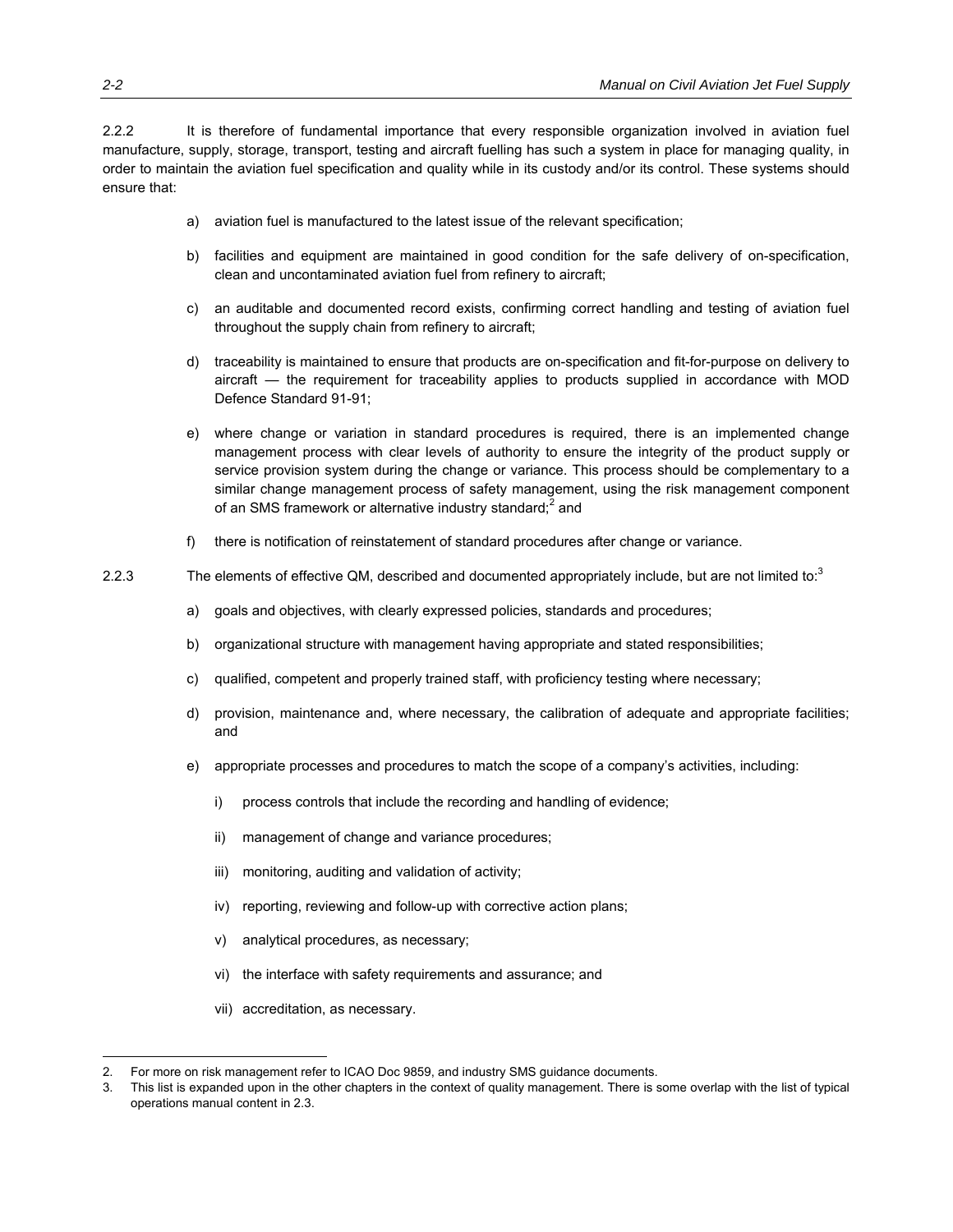### **2.3 OPERATIONS MANAGEMENT**

2.3.1 To adhere to the intent of this manual, companies involved in the manufacture, distribution, testing, monitoring and supply of aviation fuel should develop and implement an "operations manual" describing the manner in which the company operates.

2.3.2 The scope of such a manual should be appropriate to the part or parts of the provision chain in which the company operates, taking account of interface issues, as well as reflecting the application of the petroleum industry standards and practices referenced in this manual. In order to meet this expectation each company operations manual should include the appropriate level of detail. Content should include:

- a) the organization's structure;
- b) names, roles and accountabilities/responsibilities of key personnel, appropriately qualified, knowledgeable and experienced. This will include:
	- i) an "accountable" executive who has overall accountability and authority for the organization's policies, objectives, procedures, implementation and products;
	- ii) accountable managers with the authority to establish and modify processes; and
	- iii) a process to ensure the continuity of tasks and safety or quality programmes during the absence of a post-holder who is specified as having the primary responsibility for that task or programme;
- c) health, safety, security, environmental and quality policies and objectives, including those covering management commitment and organizational competence;
- d) health, safety, security, environmental and quality management systems, including assurance elements;
- e) product quality performance criteria, targets and indicators;
- f) self-audit conducted by competent individuals independent of the management of daily operations, including arrangements for assessing process and process controls for effectiveness, such as:
	- i) identifying non-compliance with company operating procedures;
	- ii) correcting reported discrepancies; and
	- iii) determining organizational competence;
- g) standard operating and control procedures covering arrangements for working at the interfaces with other parts of the system, including end-user safety requirements, as appropriate;
- h) emergency planning, including asset integrity and business continuity planning, taking account of customers' business continuity plans and needs;
- i) training and safety promotions programme;
- j) document management; and
- k) independent audits.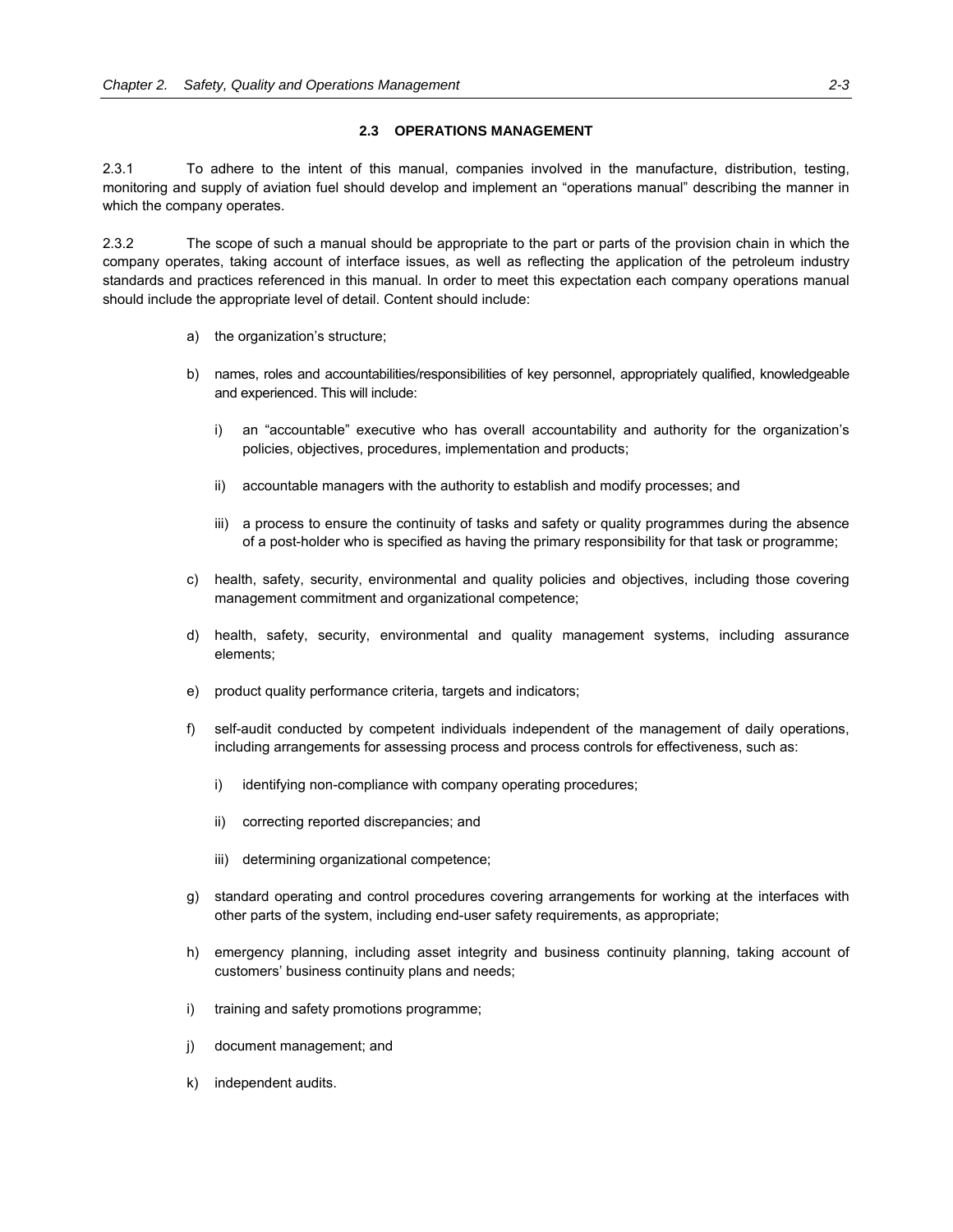should be undertaken. 2.3.4 Operations manuals may also include the content of company quality and safety management systems,

operations manual or resources, a gap analysis of content and provision against requirements and scope of operations

much of which will be covered by the above, or they may be separate but associated manuals.

 $\mathcal{L}_\text{max}$  , where  $\mathcal{L}_\text{max}$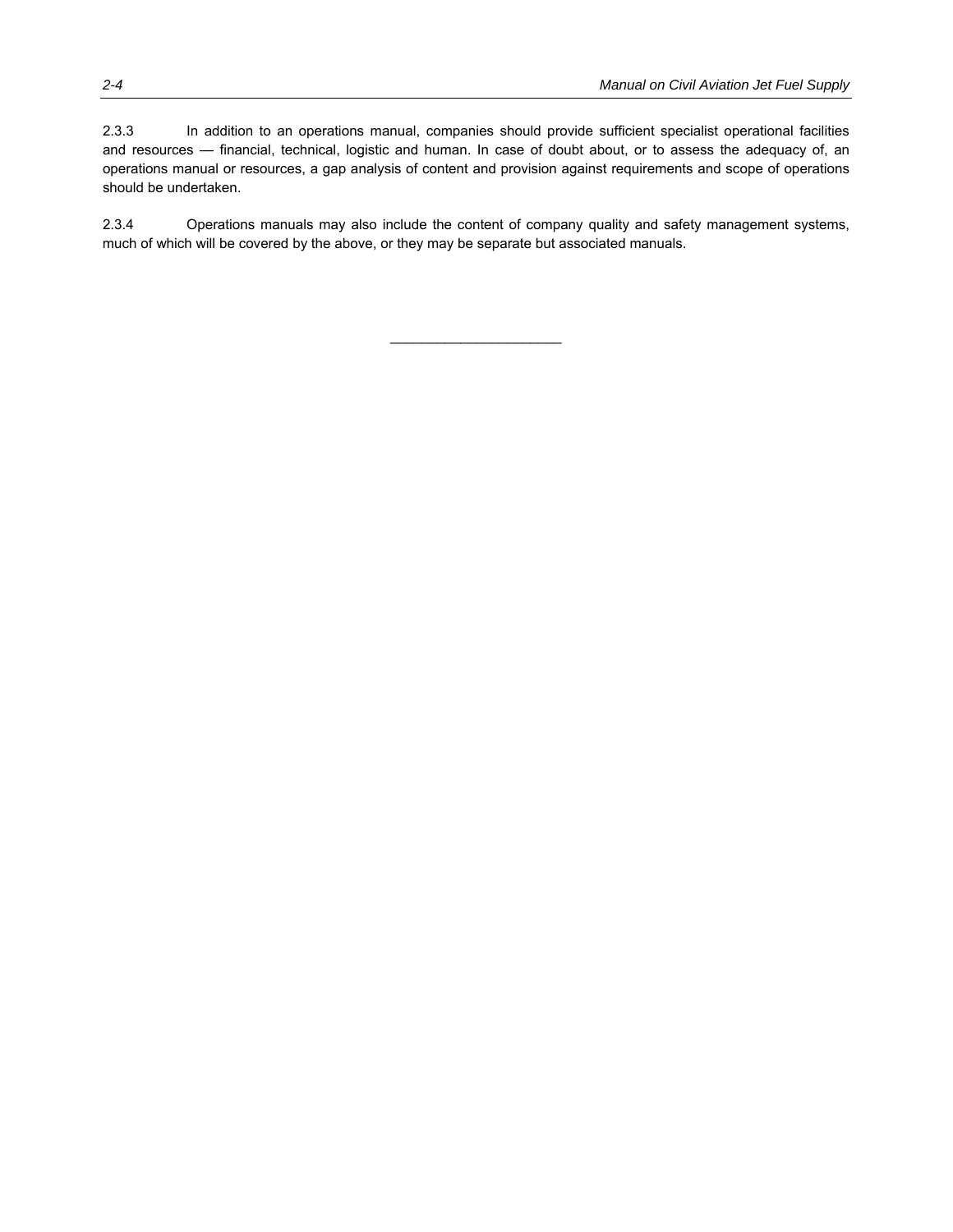### **Chapter 3**

### **GENERAL REQUIREMENTS**

### **3.1 OPERATIONS**

It is essential that comprehensive industry and/or company proprietary PSPs are implemented across the entire supply chain in order to cover the critical operational activities necessary to safeguard aviation fuel quality and ensure safe delivery into aircraft. The following operational activities are addressed in one or more of the referenced documents in this manual:

- a) receipts;
- b) transfers;
- c) storage;
- d) dispensing;
- e) product inspection and routine check programme:
	- i) quality control and maintenance record-keeping requirements and record retention times;
	- ii) training programme;
	- iii) document and data control system; and
	- iv) emergency response;
- f) reporting of observed deficiencies or hazards that could generate risks to the safety of personnel, facilities or equipment, including aircraft;
- g) managing and handling contaminated fuel;
- h) procedures for handling defuelled fuel products; and
- i) customer notification.

### **3.2 AVIATION TURBINE ENGINE FUEL (JET FUEL)**

There are numerous national and international specifications for civil jet fuel controlled by national governments or by international organizations such as ASTM International and the United Kingdom Aviation Fuels Committee. Approved specifications are listed in the aircraft engine and airframe manufacturers' operation manuals and recognized by the various aviation regulatory authorities. Common civil grades and specifications used around the world include, but are not limited to: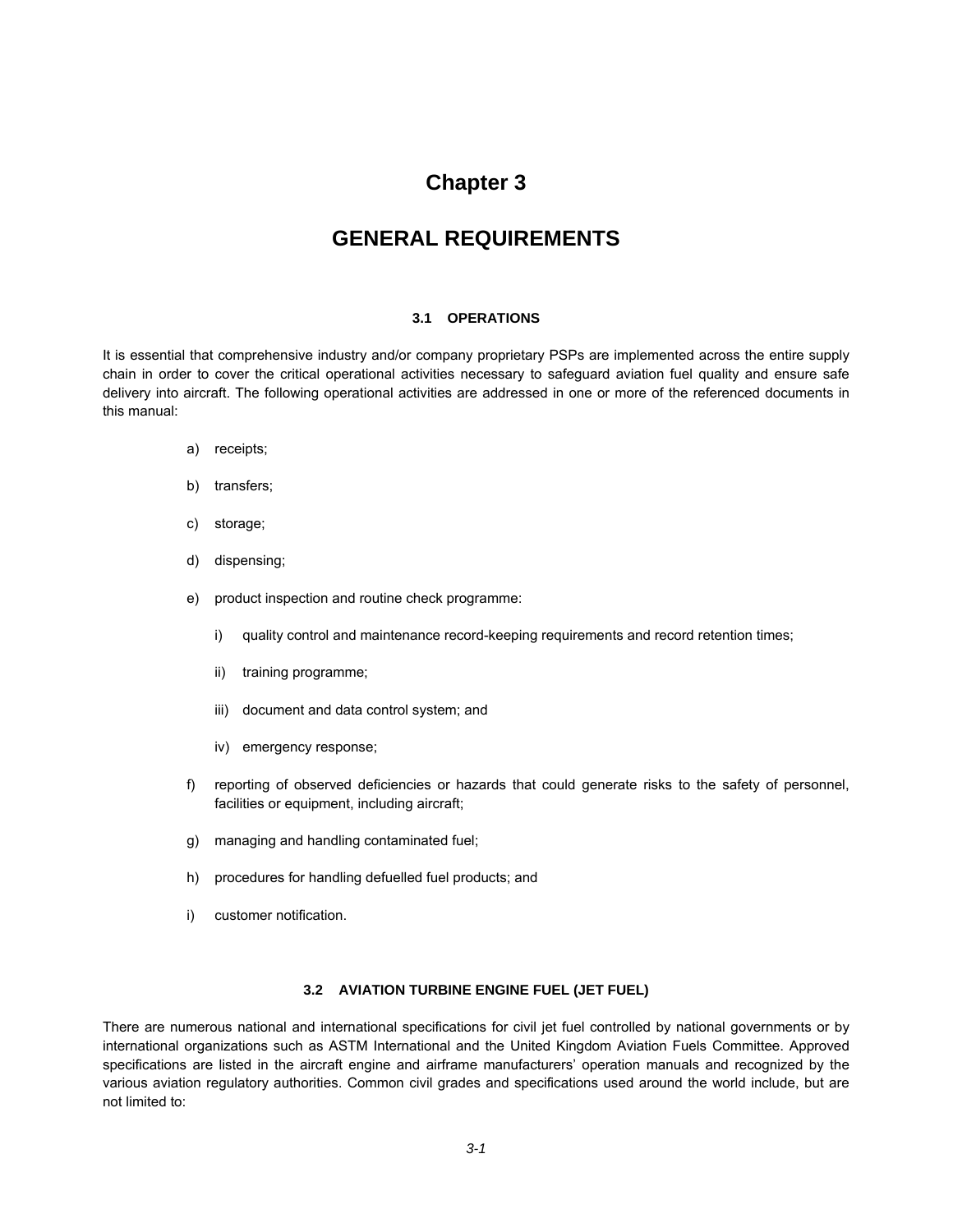- a) Jet A or Jet A-1 to ASTM D1655;
- b) Jet A-1 to Defence Standard 91-91;
- c) TS-1 to GOST 10227; and
- d) Jet fuel No. 3 to GB6537.

For more information refer to the IATA *Guidance Material for Aviation Turbine Fuels Specifications*, Part I — *Guidance*  Material on Product Specifications. Only approved materials as defined by the primary specification shall<sup>1</sup> be used in the manufacture of aviation fuel.

### **3.3 ADDITIVES**

3.3.1 Approved additives are listed in each of the jet fuel specifications as well as the airframe and engine manufacturer specifications. Guidance on the use of additives in aviation fuels can be found in the IATA *Guidance Material for Aviation Turbine Fuels Specifications*, Part II — *General Guidance on Additives*.

3.3.2 The use of additives in aviation fuels is carefully controlled and limited because of the potential for undesirable side effects. For example, under certain circumstances additives can affect the ability to maintain fuel cleanliness during shipment and handling, or they may adversely impact the aircraft fuel system and turbine engine operation or maintenance.

3.3.3 Only approved additives in the amount and of the composition approved by the airframe and engine manufacturers, and cited by the relevant specification authority, may be used. Additives not listed in the specifications for aviation fuels are not permitted.

### **3.4 SAMPLING FOR TESTING OF AVIATION FUELS**

At appropriate stages during the handling and storage of aviation fuels, samples will be required for laboratory or visual examination in order to establish that fuel products meet the requirements of the relevant specifications, or to detect fuel contamination or deterioration. Sampling standards and procedures appropriate to the test should be applied. In addition the following apply:

- a) Sampling equipment fabricated from copper or its alloys should not be used for sampling jet fuels (refer to ASTM D4306 for suitable materials).
- b) Sampling should be undertaken by appropriately trained personnel using correct procedures and apparatus. This is to ensure that the sample obtained is truly representative of the material from which it has been drawn.
- c) Sampling should be in accordance with the latest requirements of the following procedures or other approved and equivalent standards that may be defined by the requirements of the testing to be performed on the sample:
	- i) JIG 1, 2 and 3, Chapter 2, "*Sampling and Testing*";

-

<sup>1.</sup> Refer to ASTM D1655 and Defence Standard 91-91, for example.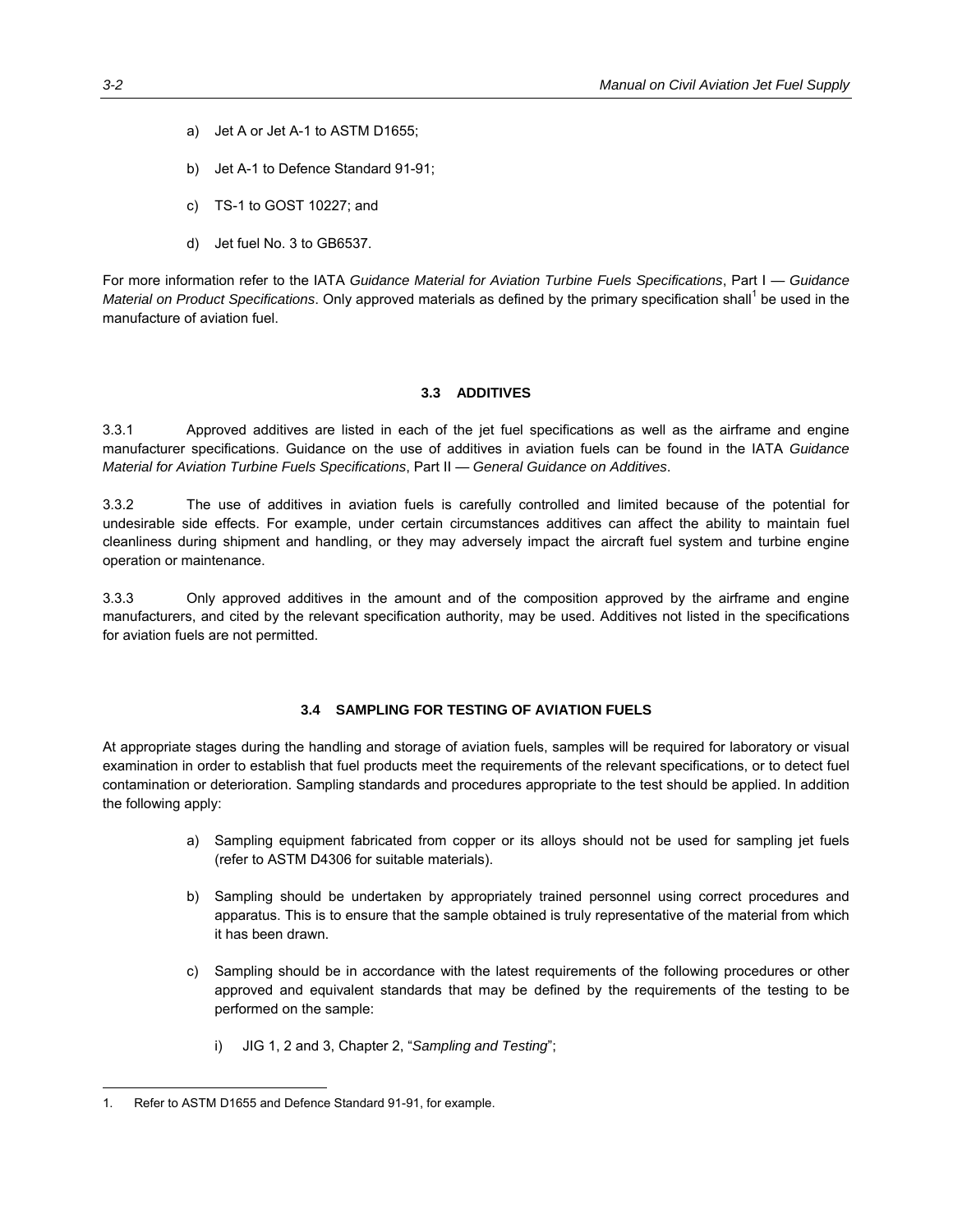- ii) SAE AS 6401;
- iii) ISO 3170 (EI IP 475); and
- iv) ASTM D4057.

### **3.5 LABORATORY REQUIREMENTS**

3.5.1 Appropriate quality processes for laboratory activities are a vital component of good laboratory practice. Laboratories engaged in the testing and certification of aviation fuels should adopt independent quality control and assurance standards, for example:

- a) ASTM D6299;
- b) ASTM D6708;
- c) accreditation to EN ISO/IEC 17025;
- d) participation in external quality assurance schemes (EQA); and
- e) comparative testing through recognized cross-check schemes such as run by the EI and ASTM.

3.5.2 The laboratory should establish and maintain a documented QMS that is appropriate to the testing activities. The quality manual should address, at a minimum, those appropriate elements in Chapter 2, 2.2.2. For further information see EI *Guidance on development, implementation and improvement of quality systems in petroleum laboratories*.

### **3.6 DOCUMENTATION**

Documentation is an integral part of robust quality assurance. Documentation is used throughout the supply and distribution system for a variety of purposes, e.g. to certify fuel quality, confirm fuel quality after distribution, record quality control and maintenance checks and demonstrate fuel traceability. Certain documentation is mandatory, such as the Refinery Certificate of Quality or Certificate of Analysis, as evidence that the fuel conforms to the relevant specification. Common quality documentation used with aviation fuel includes, but is not limited to:

- a) Refinery Certificate of Quality (RCQ);
- b) Certificate of Analysis (COA);
- c) Recertification Test Certificate (RTC);
- d) Periodic Test Certificate (PTC);
- e) Release Certificate (RC);
- f) Batch Make-up and Clearance Record;
- g) Filter Inspection Report; and
- h) Tank Inspection Report.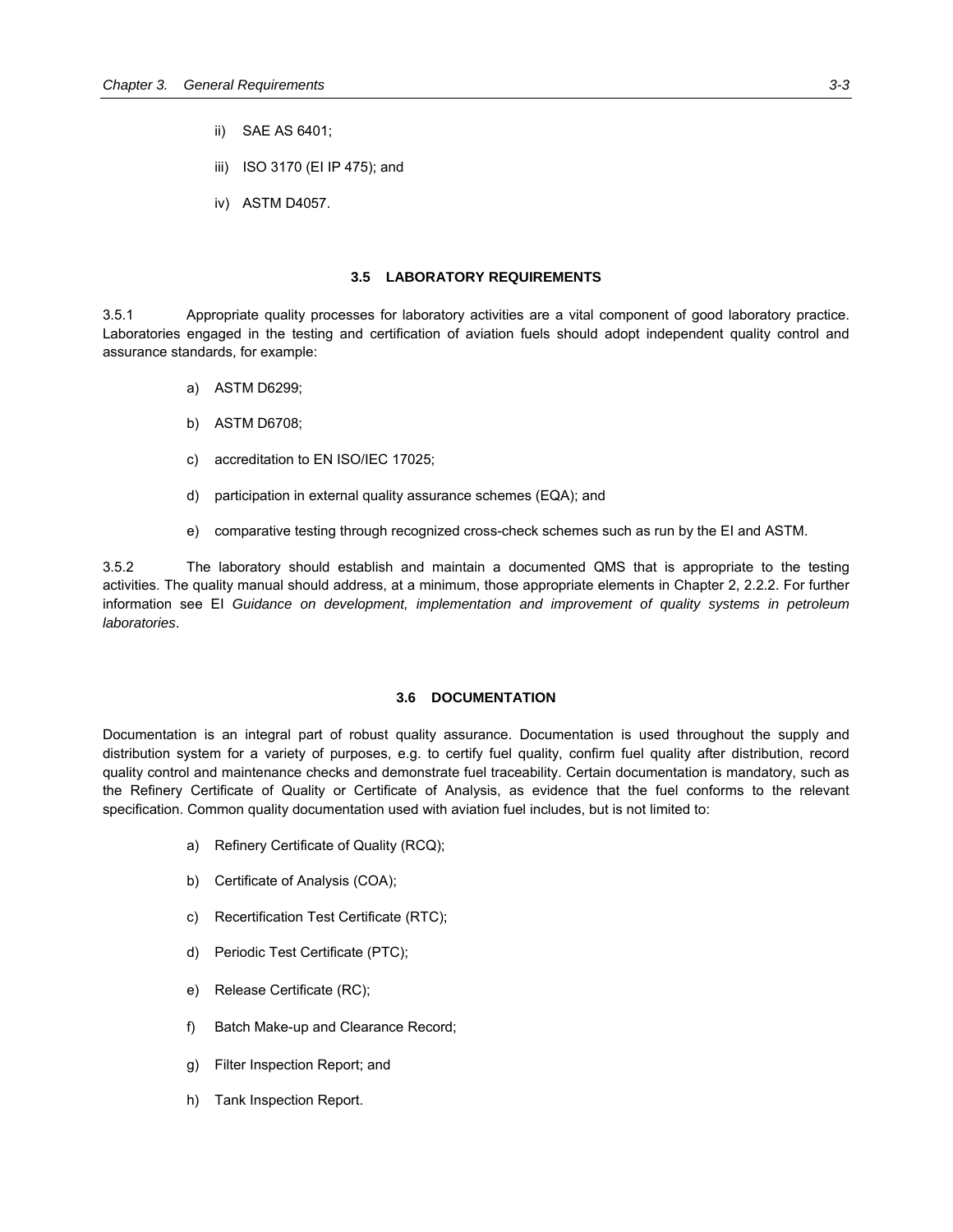Detailed definitions for these and other types of quality documentation can be found in JIG 1, 2 and 3, SAE AS 6401, API RP 1543 and 1595 and EI/JIG Standard 1530.

### **3.7 MICROBIOLOGICAL GROWTH**

3.7.1 Aviation fuels, fuel storage systems, fuel handling equipment and aircraft fuel tanks can become contaminated by microbiological species (microbes). Microbes can spoil fuels, cause severe damage to equipment and create blockages in fuel filters and fuel lines. In cases of confirmed microbial contamination, significant downtime is often required for remedial treatment, which can lead to interruptions in supply and disruption to both fuelling and aircraft operations. Microbial contamination in fuel and fuel systems is a very real, serious and costly issue which has potential for a direct impact on the safety of aviation operations.

3.7.2 Water is essential for microbiological growth; therefore it is critical that fuel systems are kept as dry as possible by frequent draining of any accumulated water. The fundamental method for assessing the presence of microbiological growth in storage tanks and filters is the daily clear and bright test on a sump sample. The presence of discoloured water, a lacy interface between the fuel and water layers or organic debris in the fuel or water layer are all indications of likely microbiological activity requiring immediate investigation and appropriate expert advice. The following industry documents provide detailed information on testing, control and remedial strategies:

- a) IATA *Guidance Material on Microbiological Contamination in Aircraft Fuel Tanks*;
- b) ASTM D6469;
- c) EI *Guidelines for the investigation of the microbial content of petroleum fuels and for the implementation of avoidance and remedial strategies*;
- d) SAE AS 6401;
- e) JIG 1, 2 and 3; and
- f) API RP 1595.

### **3.8 DESIGN STANDARDS AND COMMISSIONING/MAINTENANCE PROCEDURES**

3.8.1 Design is a vital factor in providing one of the first lines of defence against poor fuel quality and the potential for aircraft safety to be compromised. Well-considered design, implemented into properly commissioned facilities and equipment can provide defences in areas that may not be identified through quality or safety audits. There are various design standards for different stages in the overall supply chain.

3.8.2 EI 1550 provides a comprehensive overview of the fuel handling systems used in the aviation industry to maintain batch integrity and product cleanliness throughout the distribution system and into the aircraft. EI 1550 provides detailed information on the following:

- a) maintaining aviation fuel cleanliness from batch/point of certification to into-plane delivery;
- b) the design, installation and operation of filtration/water removal equipment used in aviation fuel handling systems in order to ensure fuel cleanliness;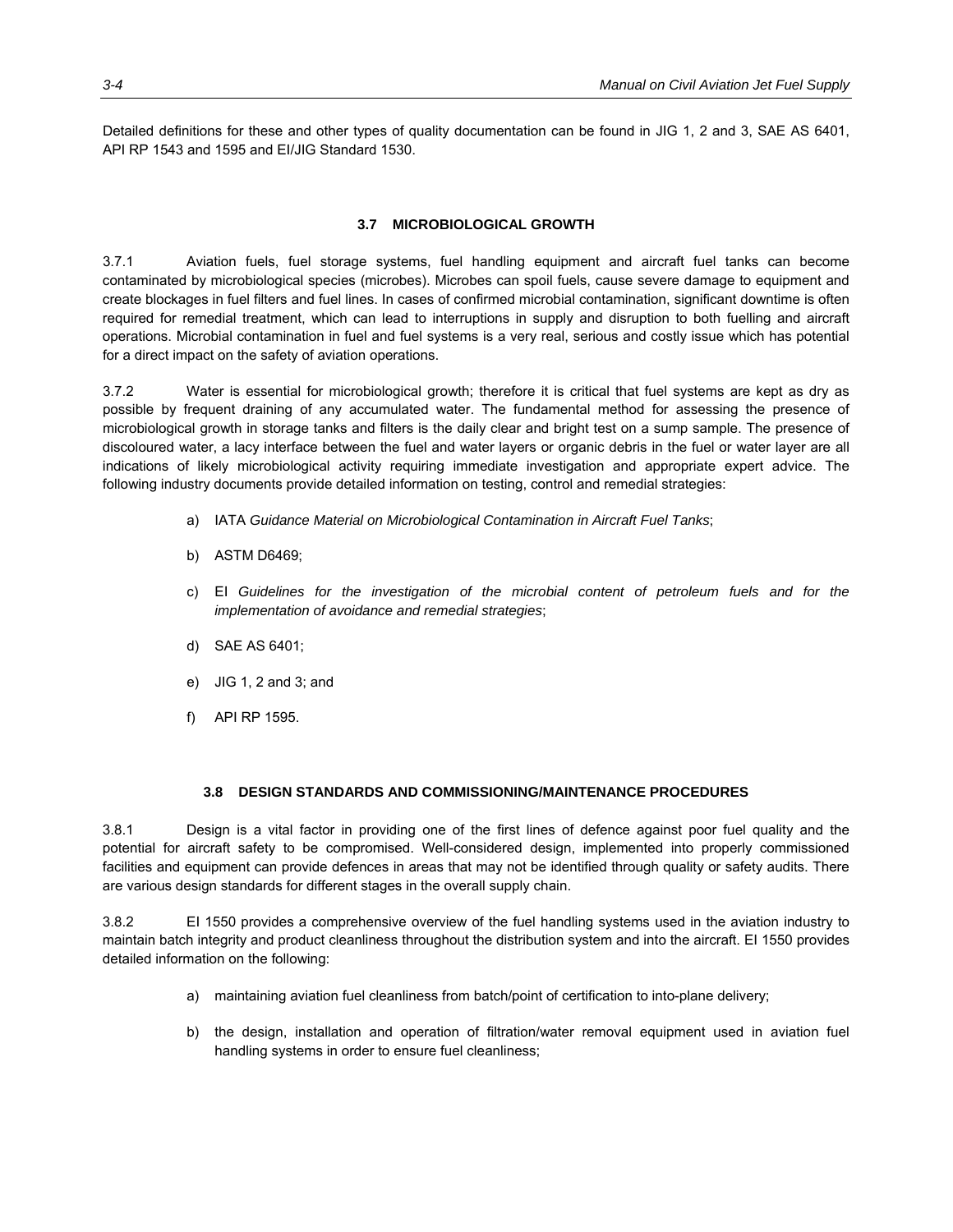- c) operational characteristics of different system components as applied in the aviation fuel handling system;
- d) certain aspects of the design of the other fuel cleanliness monitoring/control equipment that may be used in aviation fuel handling systems;
- e) key issues to be considered in the selection and use of combinations of various technologies/quality assurance procedures to achieve the requisite fuel cleanliness; and
- f) other standards or publications that should be consulted for additional in-depth information.

3.8.3 Information on commissioning and maintenance of facilities for handling aviation fuel at airport facilities can be found in:

- a) EI 1540;
- b) EI 1585; and
- c) SAE AS 6401.

3.8.4 JIG Bulletin No. 35 provides guidance on soak testing, which should be carried out after construction work or repairs on fuel systems and vehicles in order to ensure that there are no leaks and potential contaminants present in the form of solvents from coatings/linings, welding flux, valve grease or other general debris. Soak testing should be carried out even if the systems are constructed of aluminium or stainless steel.

3.8.5 A defined system of regular maintenance should be in place to ensure the integrity of the supply system. A maintenance programme should be implemented for parts and equipment, encompassing manufacturers' service recommendations and practices. Refer to JIG 1, 2 and 3, EI/JIG Standard 1530, API RP 1595 and SAE AS 6401 for further information.

### **3.9 MONITORING**

3.9.1 The internal monitoring process assesses compliance with the requirements of the PSPs implemented throughout the entire supply and distribution system. The system includes refineries, pre-airport terminals, airport depots, into-plane fuelling operations, transportation companies (e.g. pipeline operators, waterway vessel operators and road/rail transport) and laboratories. Regularly scheduled PSP inspections and audits should be carried out by competent individuals using structured checklists to verify compliance with system controls and to confirm that the controls are working as intended.

3.9.2 External monitoring assesses compliance with the industry standards and customer requirements and includes audits and inspections. These audits and inspections should be performed by competent personnel from related industry organizations, airlines and airline pools, and regulatory agencies where there are appropriate State regulations. Inspectors must have the necessary access to the relevant facilities in order to perform these inspections or audits.

3.9.3 Industry best practice for monitoring compliance with site PSPs at supply and distribution facilities, airport depots and aircraft re-fuelling (into-plane) operations is described in:

- a) IFQP *Control of Fuel Quality & Fuelling Safety Standards*, incorporating SAE AS 6401;
- b) JIG Standards JIG 1, JIG 2 and JIG 3, respectively;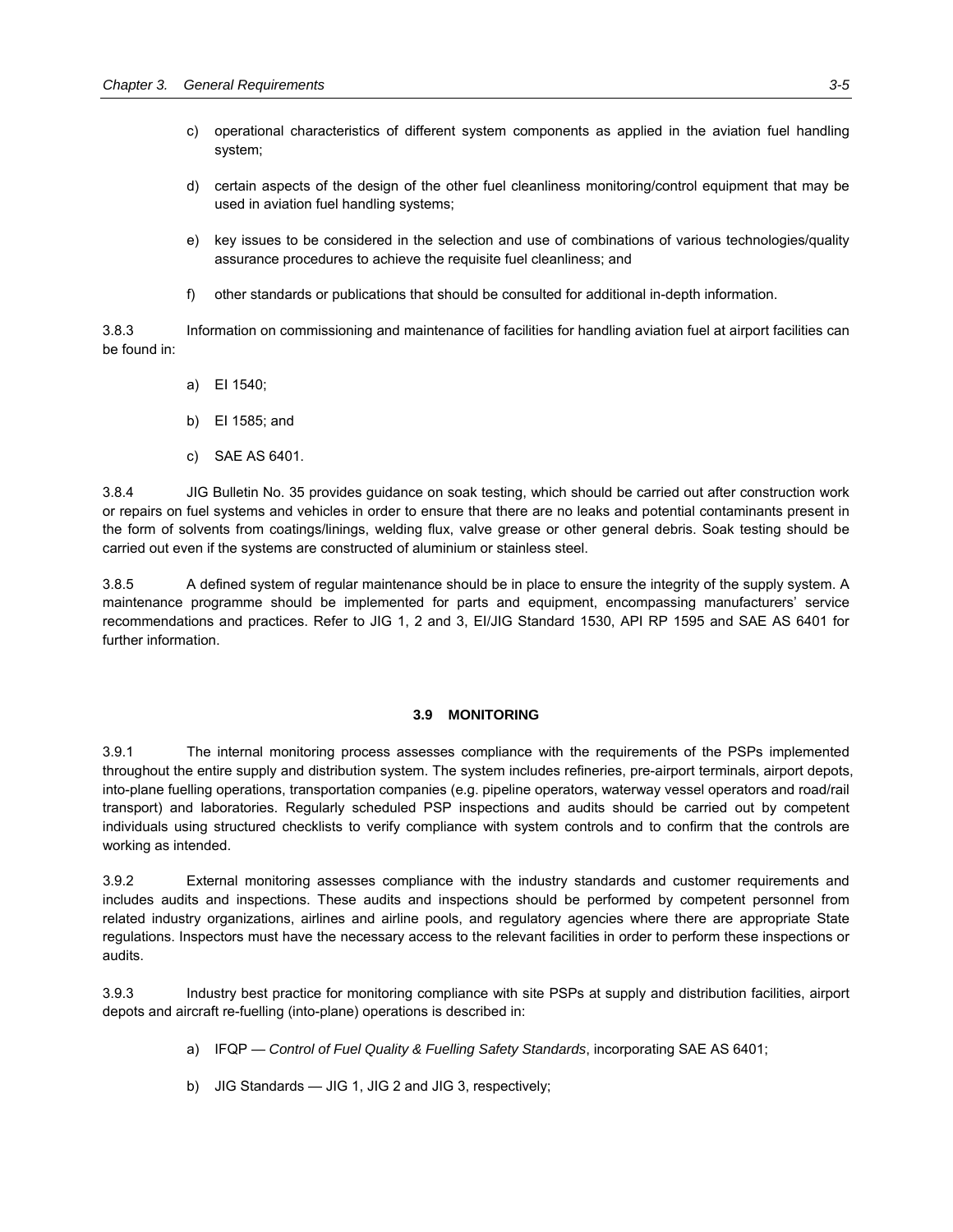- c) JIG Standards JIG 4 for smaller airports;
- d) ATA Specification 103;
- e) API RP 1595; and
- f) API RP 1543.

### **3.10 TRAINING AND EMERGENCY PROCEDURES**

3.10.1 Any organization that manufactures, supplies or handles aviation fuel should have a documented training programme for its personnel. The programme should cover product quality, safe operation of equipment, emergency procedures and occupational health, as well as management systems for operational safety, environment and security. In particular, the programme should include in its scope a systematic way to identify hazards and effectively control risks to fuel quality, personnel, and facility and equipment or aircraft safety. For more information refer to:

- a) JIG 1, JIG 2, JIG 3 and SAE AS 6401 for detailed health, safety, security, environment, training and emergency procedures;
- b) ICAO Doc 9859;
- c) IATA Ref. No: 8402-01;
- d) JIG Bulletin 32 for risk management and safety promotion;
- e) ACI *Airside Safety Handbook*; and
- f) ATA *Airport Fuel Facility Operations and Maintenance Guidance Manual*.
- 3.10.2 There should be a process to:
	- a) monitor implementation of the programme;
	- b) assess the effectiveness of the trainers and the training given, including retention of knowledge and adherence to procedures over time; and

 $\mathcal{L}_\text{max}$  , where  $\mathcal{L}_\text{max}$ 

c) identify requirements for recurrent training and updating of knowledge.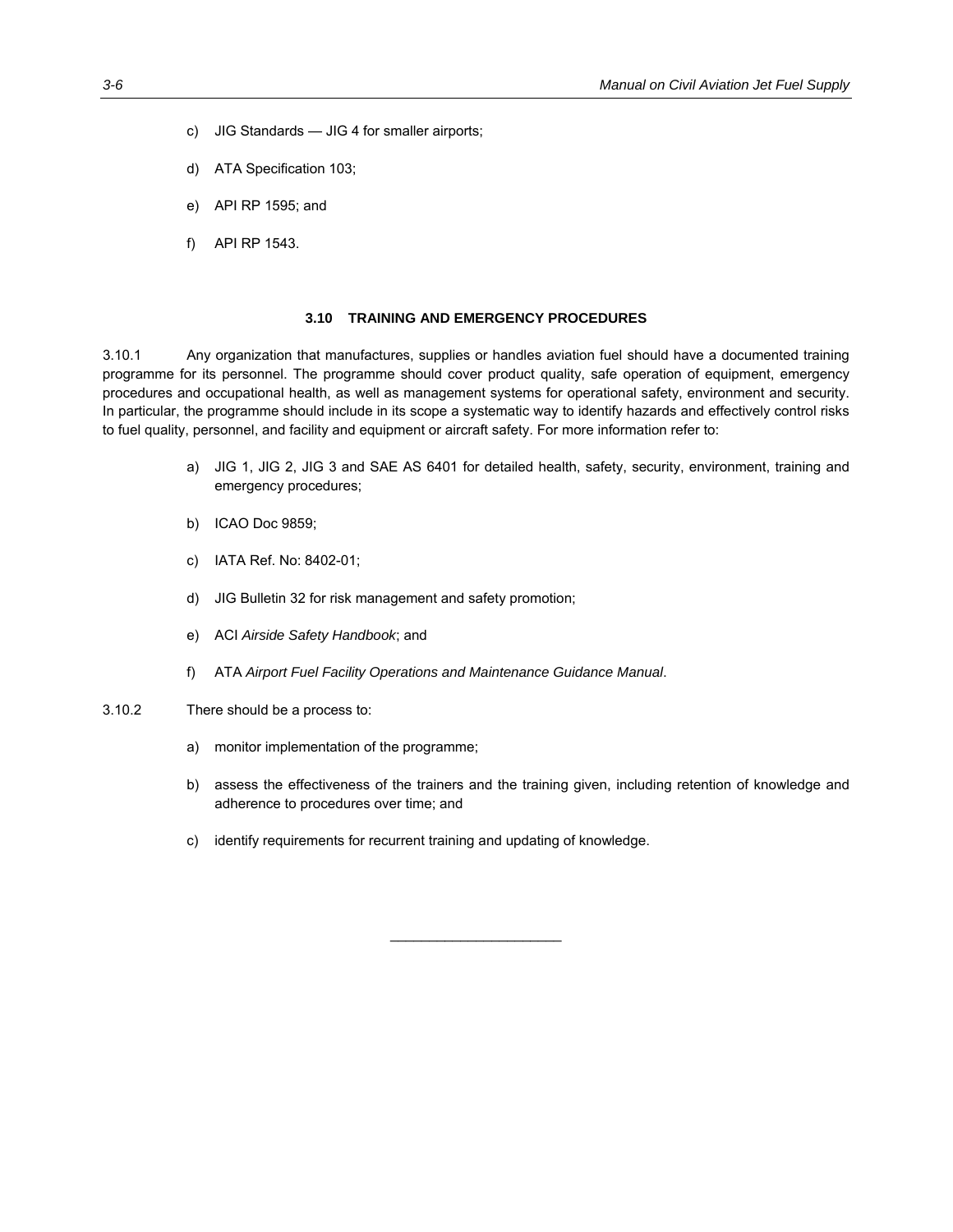### **Chapter 4**

## **SUPPLY AND DISTRIBUTION SYSTEM**

### **4.1 GENERAL**

PSPs have been developed and implemented across the supply chain to provide the maximum assurance possible that only on-specification, clean and uncontaminated fuel is delivered into airport fuel tanks. These PSPs are described in industry and company proprietary documents covering the manufacture, transport, storage, handling and testing of aviation fuels at refineries, pre-airfield terminals and airport depots.

### **4.2 REFINERY — QUALITY REQUIREMENTS AT MANUFACTURING SITES**

4.2.1 The basic quality control requirements for handling aviation fuels at refineries are typically set out in company proprietary documents due to the complexity and unique nature of individual sites. Given this situation, no single industry standard exists that covers the aviation fuel quality requirements at refineries. It is therefore imperative that refinery quality-control PSPs meet or exceed the requirements described in recognized industry standards such as:

- a) EI/JIG Standard 1530;
- b) JIG 3;
- c) API RP 1543; and
- d) API RP 1595.

4.2.2 EI/JIG Standard 1530 provides greater detail on the quality control requirements that should be implemented at refineries. These requirements include, but are not limited to, process unit monitoring, additive use, storage and sampling and testing requirements for initial certification.

4.2.3 The main purpose of a refinery quality control manual is to ensure that certified aviation fuel meets all requirements of the relevant specification and not just the main table test results, and that the integrity of the batch is maintained up to the point of shipment off-site. It is critical for refineries that supply directly to airports to implement quality control procedures that meet or exceed the requirements set out in JIG 3 or API RP 1595. The manual should also cover the quality requirements for sites that act as intermediate supply and distribution facilities by importing finished product for subsequent release into the distribution system.

### **4.3 SUPPLY AND DISTRIBUTION FACILITIES — QUALITY REQUIREMENTS AT PRE-AIRFIELD TERMINALS**

4.3.1 The basic quality control requirements for supply and distribution facilities upstream of the airport are described in the following industry standards: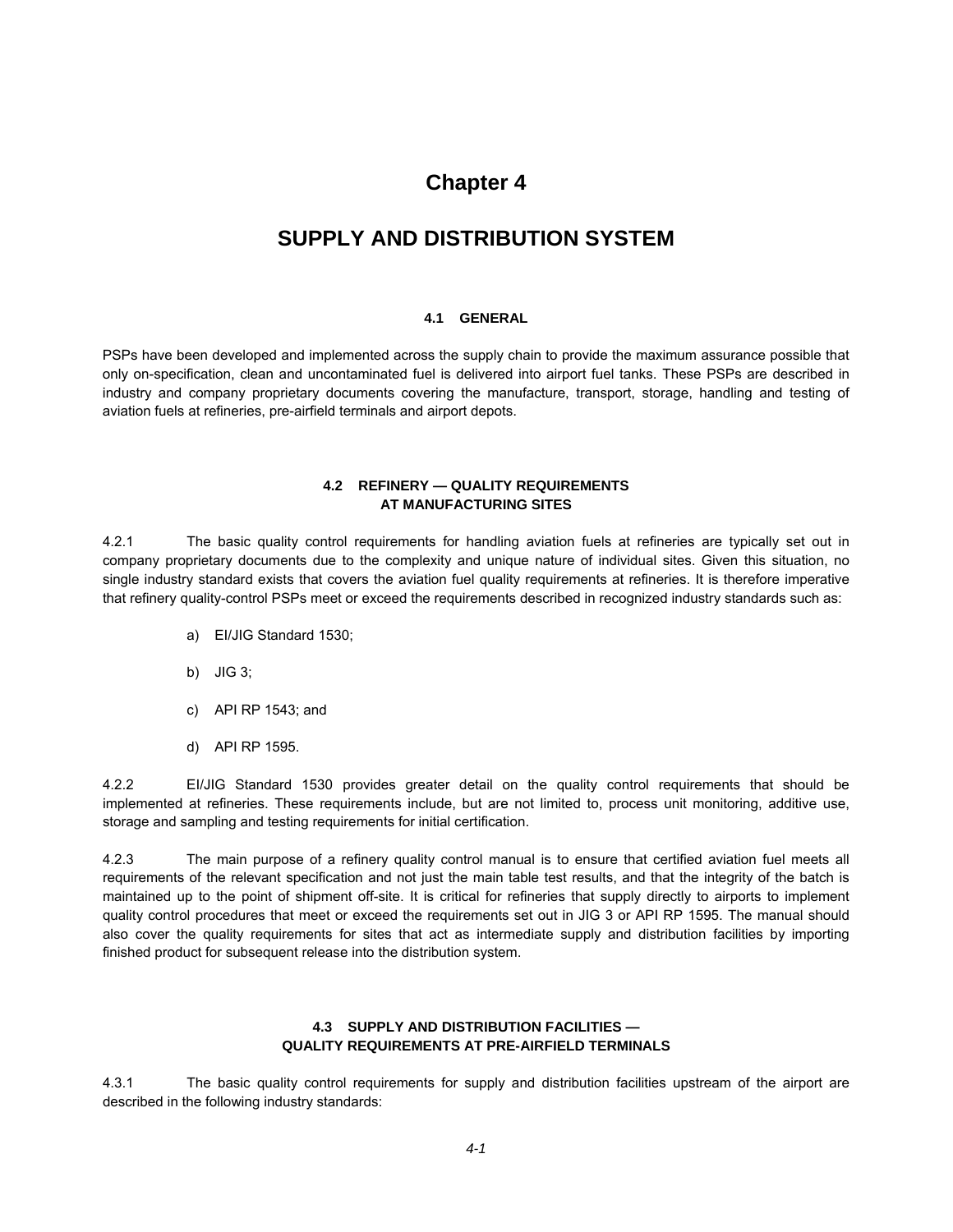- a) JIG 3;
- b) API RP 1543;
- c) API RP 1595; and
- d) EI/JIG Standard 1530.

4.3.2 Supply and distribution facilities which are owned and/or operated independently,<sup>1</sup> or where the joint venture members agree, may implement quality control requirements set out in company proprietary documents that should meet, as a minimum, the requirements set out in the appropriate industry standards.

### **4.4 PRIMARY AND SECONDARY TRANSPORT — QUALITY REQUIREMENTS**

4.4.1 Primary transport refers to the shipment of bulk aviation fuel from refineries to pre-airfield supply terminals. Shipment is typically via non-dedicated transport systems such as multi-product pipelines or vessels (marine and inland water). Secondary transport refers to the shipment of aviation fuel from pre-airfield supply terminals direct to airports. Shipment is typically via dedicated and segregated transport systems such as grade-dedicated pipelines, road tankers or rail tank cars. In some cases aviation fuel is shipped directly from the refinery to an airport via dedicated or nondedicated transport systems.

4.4.2 The procedures used in the operation of multi-product pipelines are set out in operating manuals of the companies or organizations responsible. These are based on industry custom and practice (especially with regard to sequencing and interface cutting) and are optimized to the individual pipeline configurations. Minimum requirements for the operation of pipelines are set out in the following industry standards:

a) JIG 3;

 $\overline{a}$ 

- b) API RP 1543;
- c) API RP 1595;
- d) EI/JIG Standard 1530; and
- e) EI *Multi-product pipelines: minimum criteria to determine additive acceptability*.

The latter EI guidance document addresses concern over the impact of surface active additives used in other fuel types that may trail back into subsequent aviation fuel batches during transport in multi-product pipeline systems. The guidance requires initial laboratory testing, usually followed by a pipeline trial where the trailing kerosene batch is tested for conformance to the relevant aviation fuel specification.

4.4.3 There is no single industry standard controlling all aspects of the design and operation of multi-product vessels for the transport of aviation fuels. Typically, such vessels are chartered by traders or suppliers, and it is the contractual responsibility of the ship's master to declare the vessel ready to load aviation fuel. Product quality is usually controlled by contractual agreement with the appointment of independent inspectors to verify that the product meets specification before and after loading and before and after discharge. Requirements are embedded in proprietary documents or procedures used by independent inspectors. Minimum requirements for the operation of vessels are set out in the following industry standards:

<sup>1.</sup> Independent in this context means that it is not a joint venture and thus not controlled by joint venture documents and QA standards.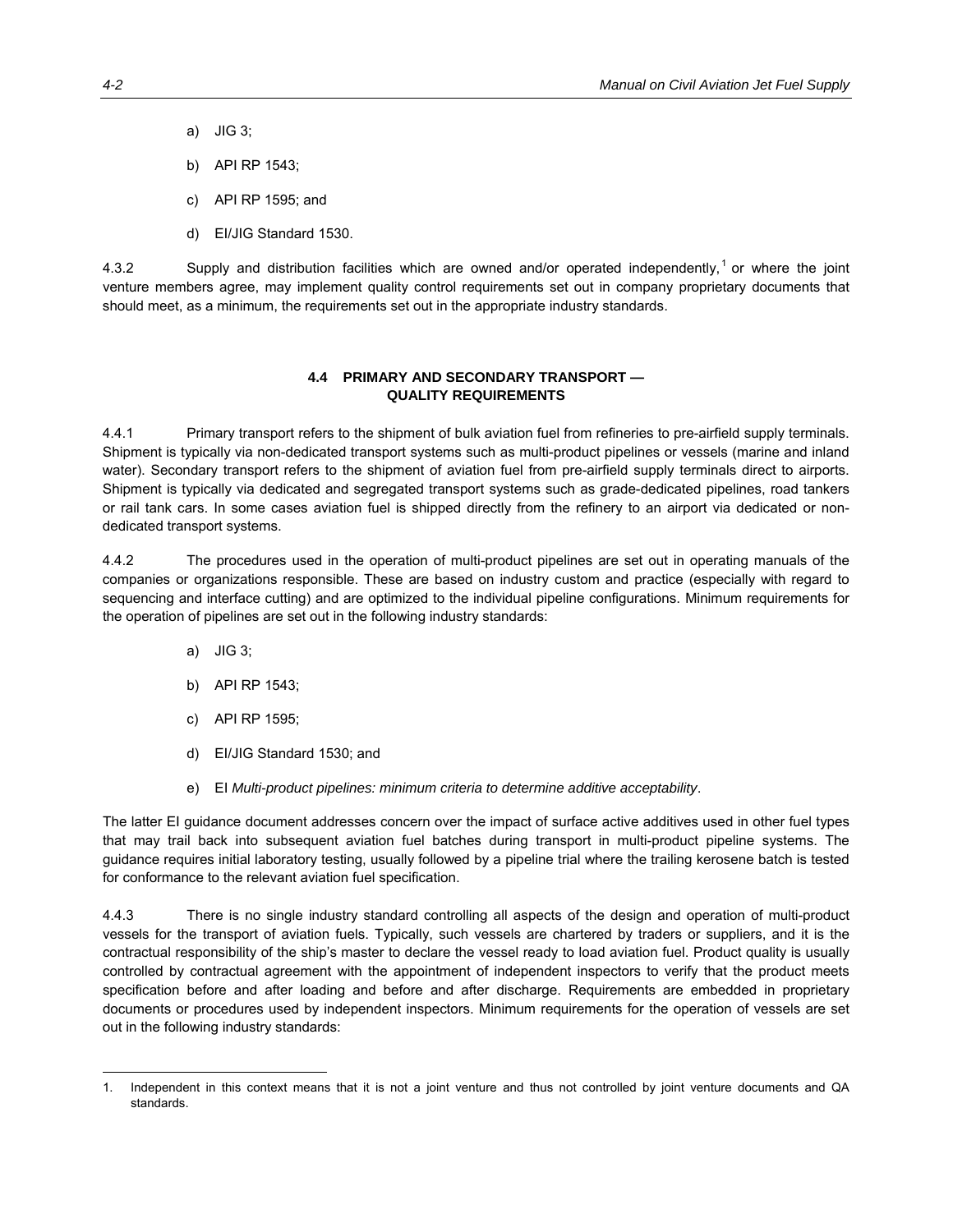- a) JIG 3;
- b) API RP 1543;
- c) API RP 1595;
- d) EI/JIG Standard 1530; and
- e) EI HM 50.

EI HM 50 is the key industry document that sets out the cleaning requirements for vessel tanks and associated pipe work to prevent contamination and deterioration of aviation fuel cargoes. EI HM 50 also includes important information on the risk of transporting jet fuel in vessel tanks fitted with copper heating coils or zinc linings and potential quality problems resulting from poorly operating inert-gas-generating systems.

4.4.4 Mobile secondary transport systems, i.e. road transport and rail tank cars, used to deliver aviation fuel to airports are typically operated in dedicated service mode in order to prevent cross-contamination with other fuel grades. If secondary transport systems are used to carry other fuel grades, it is essential that effective change-of-grade procedures are followed before returning to aviation fuel service. Change-of-grade procedures for road transport and rail tank cars are set out in the following industry standards:

 $\mathcal{L}_\text{max}$  , where  $\mathcal{L}_\text{max}$ 

- a) JIG 3;
- b) API RP 1595; and
- c) EI/JIG Standard 1530.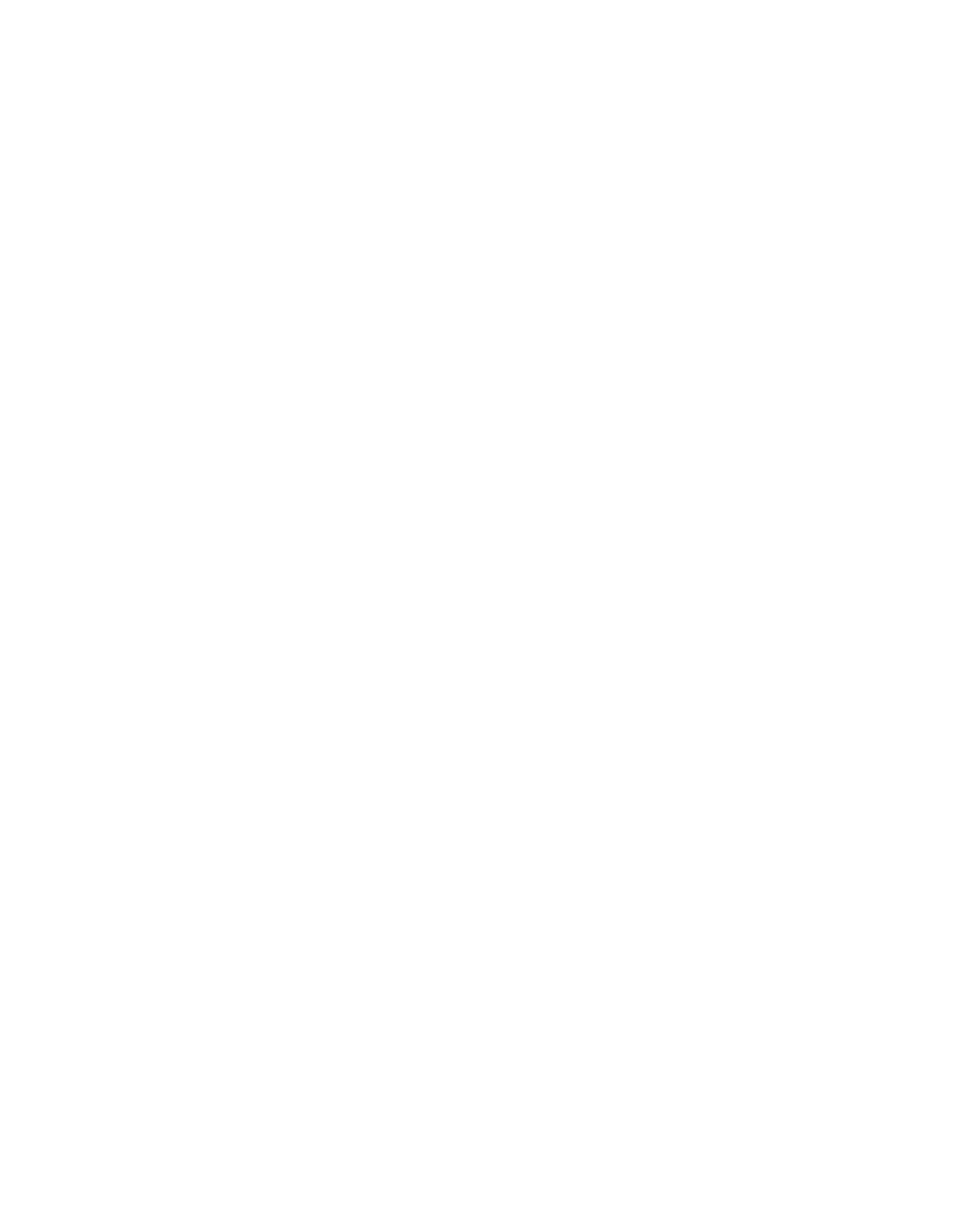# **Chapter 5**

# **AIRPORT STORAGE AND HYDRANT SYSTEMS**

### **5.1 GENERAL**

5.1.1 Airport fuel storage and hydrant system operators should implement quality control requirements set out in their PSPs that meet the minimum requirements of the industry standards referenced and described in this manual.

5.1.2 The ultimate responsibility for the acceptance of the product or service provided by the airport fuel storage and hydrant system operators lies with the aircraft operator. However a primary accountability of the contracted supplier of the fuel is to demonstrate that, at the time of transfer, the fuel delivered was clean, uncontaminated and onspecification. A written contractual agreement should exist between the aircraft operator and providers/deliverers of the fuel. The agreement should define the individual responsibilities, safety-related services and quality to be provided. The airport fuel storage and hydrant system operator's safety-related activities relevant to the written agreement should be included in the aircraft operator's quality and safety assurance programmes.

5.1.3 The aircraft operator shall<sup>1</sup> ensure that the airport fuel storage and hydrant system operators have the appropriate authorization/approval when required, as well as the resources and competence to undertake the task.

### **5.2 DESIGN, CONSTRUCTION AND MAINTENANCE**

5.2.1 The features relating to design of equipment are primarily intended for new facilities and equipment. It is not intended that the design and construction criteria described below would be applied retroactively where it is not practical to do so. The design requirements listed below should be applied to any future modifications or major repairs/ upgrades for existing facilities and equipment, and maintenance requirements met appropriately. These requirements for airport fuel storage and hydrant systems are described in:

- a) EI 1540;
- b) EI 1550 provides a comprehensive overview of the fuel handling systems used in the aviation industry to maintain batch integrity and product cleanliness throughout the distribution system and into the aircraft;
- c) EI 1560; and

-

d) SAE ARP 5789.

5.2.2 For the construction, commissioning and maintenance of an airport hydrant system the following practices should be followed*:*

a) EI 1540 or SAE ARP 5789;

<sup>1.</sup> Refer to, for example, EU-OPS 1, EASA AMC M.A.301-1, FAR 121.105, and FAA Order 8900.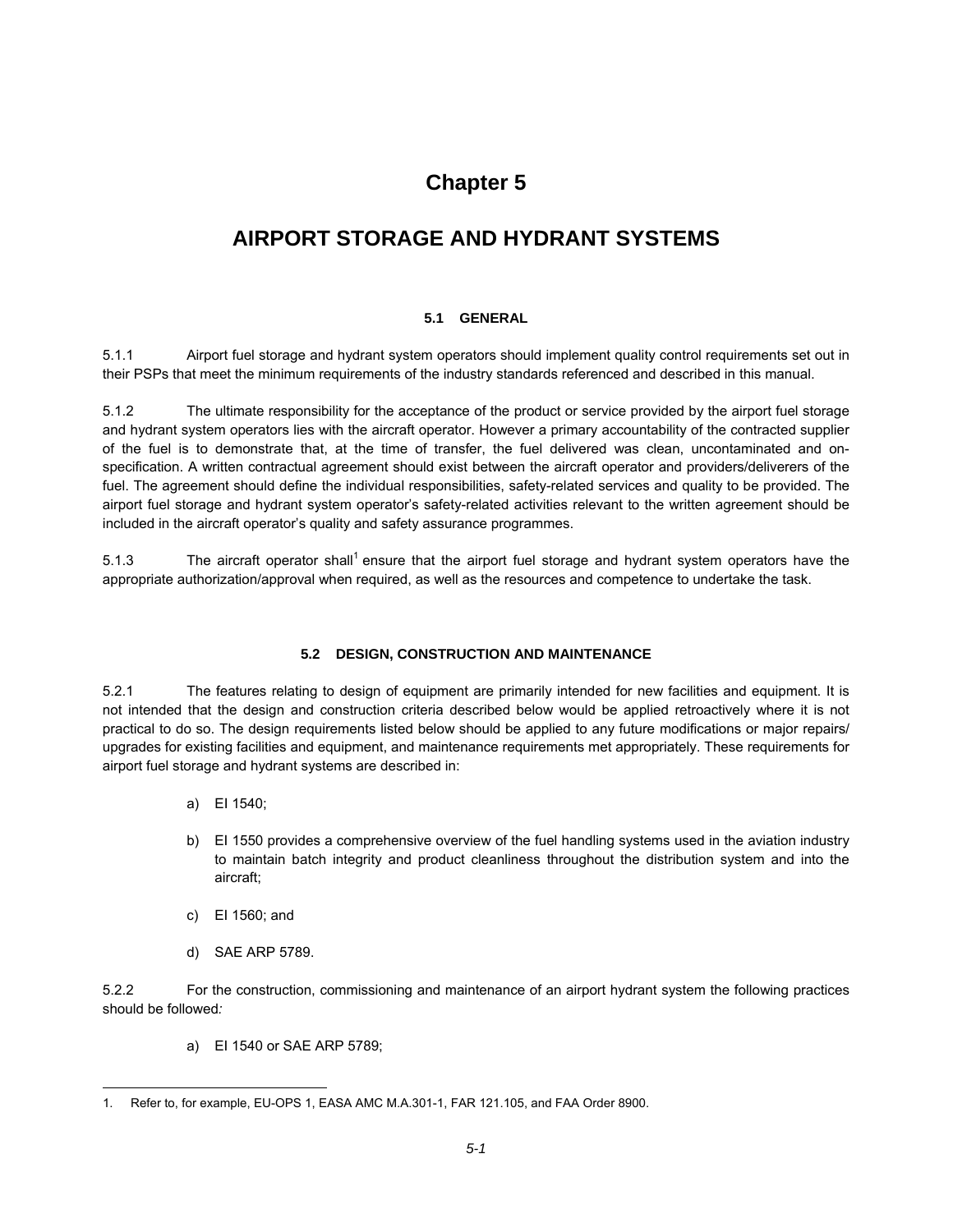- b) EI Standard 1541;
- c) EI 1585;
- d) EI RP 1594;
- e) EI 1584; and
- f) JIG Bulletin 39.

### **5.3 AVIATION PRODUCT QUALITY AND OTHER TECHNICAL PROGRAMMES**

5.3.1 In addition to the general requirements of Chapter 2, 2.2, this section describes the minimum requirements for the quality of aviation products, as well as for health, safety, security and environment. The operators of airport storage and hydrant systems should have established quality and safety management programmes to ensure safe receipt, storage and distribution of fuel within the fuel storage and hydrant operation, in accordance with one of the following internationally accepted standards or practices:

- a) JIG 2;
- b) IFQP *Control of Fuel Quality & Fuelling Safety Standards,* incorporating SAE AS 6401; and
- c) ATA Specification 103.

5.3.2 The quality programme should be detailed in a manual, the purpose of which is to provide operational guidance to management and staff. The manual should be kept current and reviewed on a systematic basis. It should be made readily available to all relevant employees, including those on-site, and to customers' inspectors and auditors. The scope should include appropriate elements listed in Chapter 2, 2.3, including provisions to ensure that there is a system in place to identify and correct instances of non-compliance.

 $\mathcal{L}_\text{max}$  , where  $\mathcal{L}_\text{max}$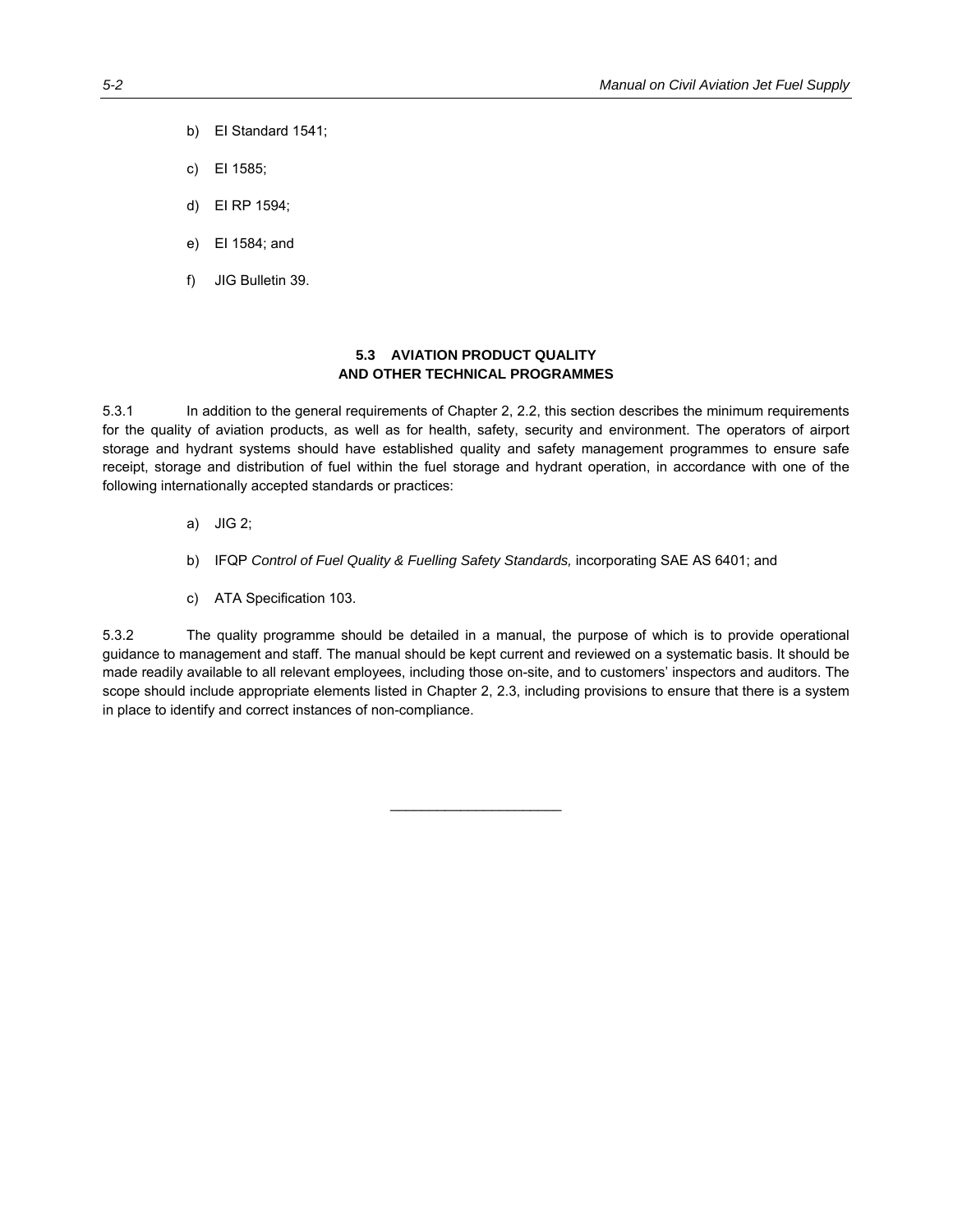### **Chapter 6**

# **INTO-PLANE OPERATIONS**<sup>1</sup>

### **6.1 GENERAL**

6.1.1 Contaminated fuel has the potential to create unacceptable safety risks to aircraft. In line with industry expectations and practices as signposted in the previous chapters, there should be robust defences in place throughout the supply chain in order to protect aircraft from the potentially damaging effects of contaminated fuel. Into-plane operations present the last opportunity to ensure that only uncontaminated, on-specification fuel is pumped into aircraft tanks. Refer to industry standards, i.e. SAE AS 6401, JIG 1 and ATA Specification 103 for more information.

6.1.2 Training — Step-by-step procedures for all critical tasks (e.g. aircraft fuelling; hot refuelling of helicopters; refuelling in a hangar environment; defuelling; fuel quality control) shall<sup>2</sup> be clearly documented (i.e. hardcopy, electronic) in order to facilitate the induction and recurrent training of employees.

6.1.3 Responsibility — The ultimate responsibility for the acceptance of the product or service provided by the sub-contractor<sup>3</sup> always remains with the airline.

### **6.2 QUALITY CONTROL REQUIREMENTS**

6.2.1 In addition to the general requirements of Chapter 2, 2.2, this section describes the minimum requirements for fuel suppliers and into-plane agents to ensure fuel product quality and safe operations. This management of fuel quality should include basic quality control requirements for provision of fuel into aircraft, in accordance with one of the internationally accepted standards or good practices below:

- a) IFQP *Control of Fuel Quality & Fuelling Safety Standards,* incorporating SAE AS 6401;
- b) JIG 1;
- c) JIG 2; and
- d) ATA Specification 103.

6.2.2 The operators of airport fuel depots, and into-plane agents should implement quality control procedures and scheduled maintenance programme(s) set out in company proprietary documents which meet the minimum requirements of the industry standards in 6.2.1.

6.2.3 By virtue of contractual agreements, the aircraft operator or its representative has the authority and the access to do technical surveys/inspections/audits of:

 $\overline{a}$ 

<sup>1.</sup> This edition covers only hydrant and vehicle refuelling facilities.

<sup>2.</sup> Refer to the standards in 6.1.1.

<sup>3.</sup> Sub-contractor is the term used in typical fuel contracts between the fuel provider and aircraft operator.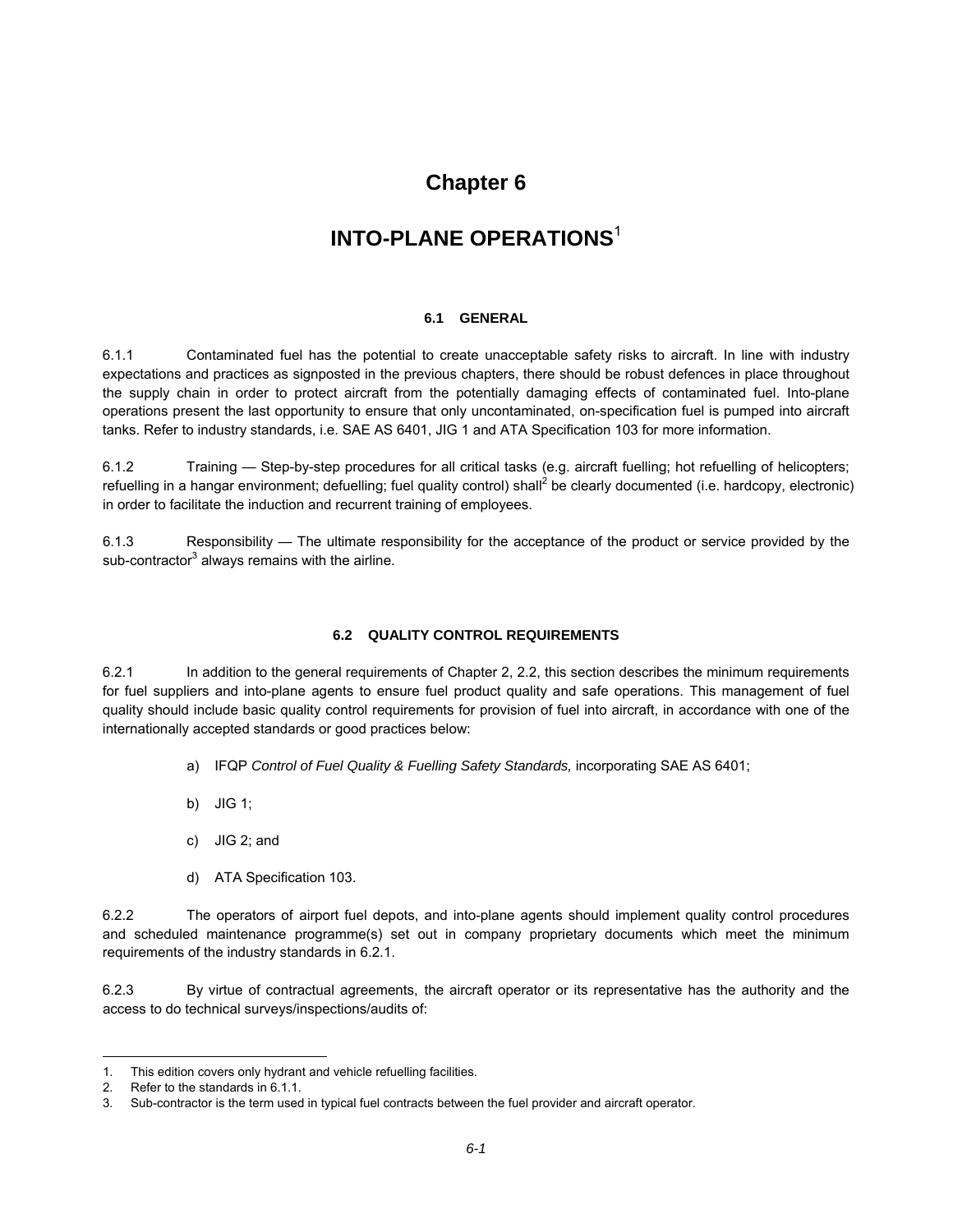- a) the manual and operating procedures of the contractor/fuel supplier;
- b) the contractor/fuel supplier's records on quality control and checks of fuel; and
- c) the contractor/fuel supplier's services at the aircraft and operational standards of airport fuel storage distribution systems, including into-plane systems.

### **6.3 CHANGE MANAGEMENT — NOTIFICATION OF CHANGE**

Aircraft operators, and airport operators to the extent that it will affect them and their users, shall<sup>4</sup> be notified of any change that could cause fuel supply interruptions or generate new or changed fuel hazards, including the potential for contamination. The notification shall be done before changes are made or any system reactivation. Examples of such changes are:

- a) major system modification;
- b) a supply system being taken out of service (including intrusive scheduled maintenance);
- c) new, additional, replacement or modified equipment; and
- d) interruptions in relevant refinery or distribution chains upstream of a specific airport storage facility.

Reference: SAE AS 6401 and ATA Specification 103. Additional information can be found in JIG Bulletin 39, and additional guidance on SMS can be found in ICAO Doc 9859.

### **6.4 RE-FUELLING OF AIRCRAFT — FUEL QUALITY CONSIDERATIONS**

Adherence to correct processes and procedures for refuelling of on-specification aviation fuel is fundamental for the safe operation of an aircraft. The IATA *Guidance Material on Standard Into-Plane Fuelling Procedures*, Chapter 2, *Safety*, identifies mandatory precautions that must be taken prior to commencing refuelling. It is an aviation industry expectation that the applicable standards, as well as the terms of the agreement between the aircraft operator and the subcontractor, will be followed before and during refuelling operations*.* 

### **6.5 FUELLING VEHICLES — TECHNICAL AND FILTRATION REQUIREMENTS**

### **6.5.1 Fuelling vehicles — General**

Reference to vehicle technical requirements can be found in EN 12312-5 or, amongst others, SAE Committee AE-5 (Aerospace Fuel, Oil and Oxidizer Systems) documents:

- a) ARP 5818;
- b) ARP 5918;

<sup>-</sup>4. Refer to the standards in 6.3.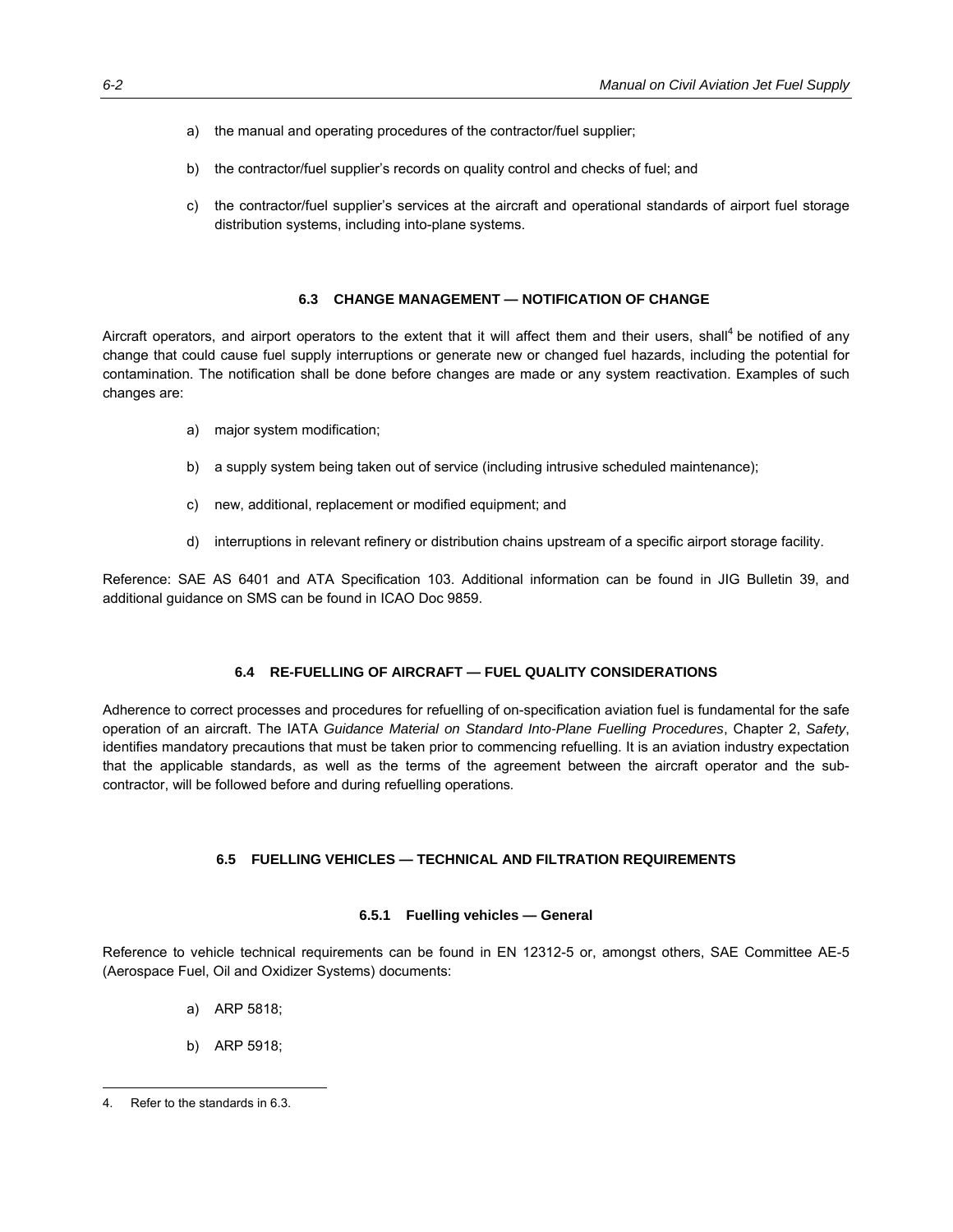- c) AS 5877A; and
- d) AS 6401.

### **6.5.2 Fuelling vehicles — Filtration**

All jet fuel fuelling vehicles shall<sup>5</sup> be fitted with at least the following filtration equipment, meeting the appropriate and latest edition specification of:

- a) filter monitors EI 1583; or
- b) filter water separators EI 1581; or
- c) a three-stage filter system EI 1581 (for filter water separators) and EI 1583 (for filter monitors).

Where fuelling equipment is equipped with filter water separators, a system to detect free water in the sump should be installed. Additional information on filtration can be found in EI 1550.

 $\mathcal{L}_\text{max}$  , where  $\mathcal{L}_\text{max}$ 

-

<sup>5.</sup> Refer to the standards in 6.5.2.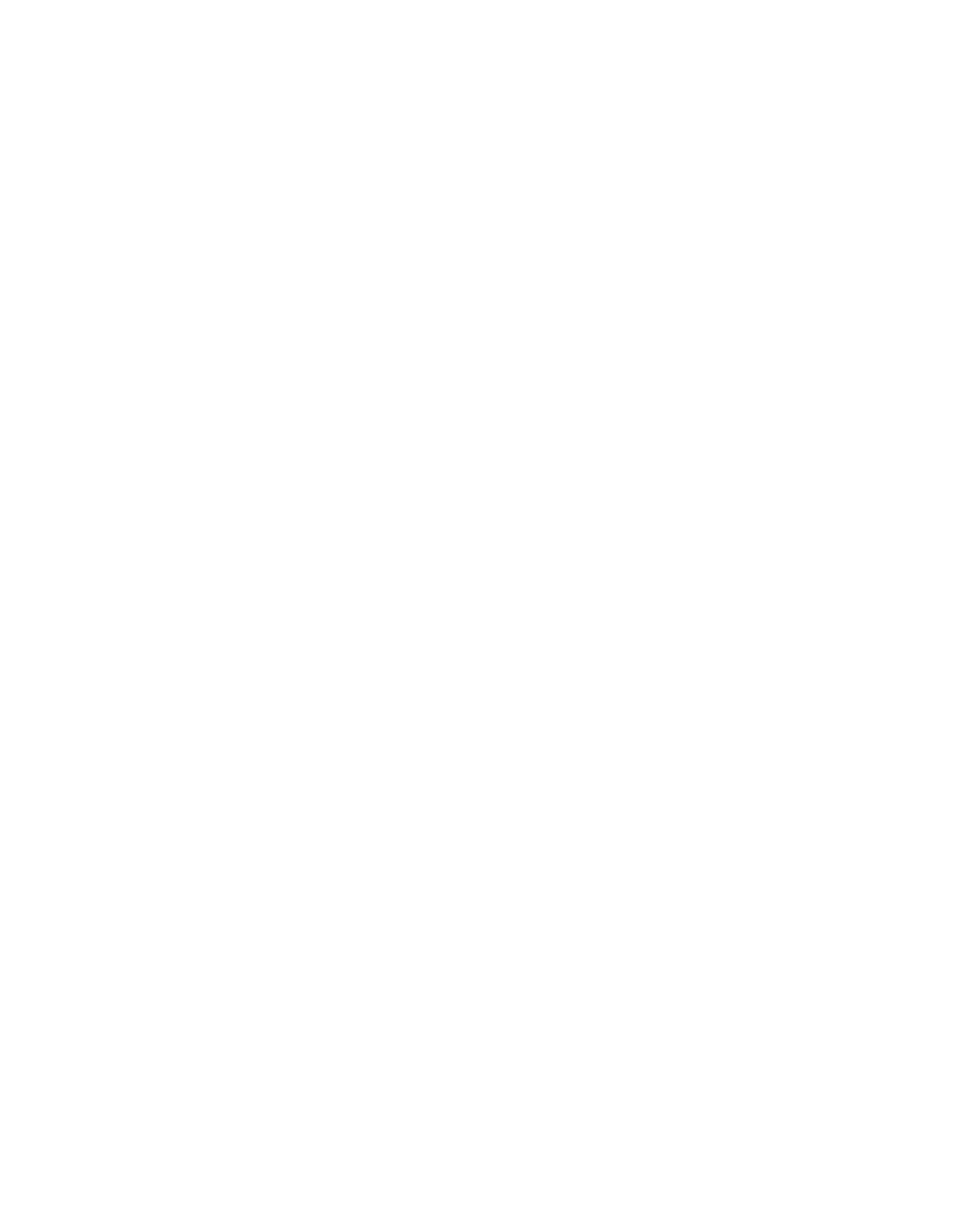# **Appendix 1**

# **ORGANIZATIONS INVOLVED IN THE DRAFTING OF THIS MANUAL**

**IATA and A4A** ─ Joint leaders of the IATA TFG task force that drafted the technical fuel content.

### **Workgroups**

- 1. **Supply group** All aspects from refinery up to supply to airport storage:
	- a) Air BP (lead);
	- b) Exxon Mobil;
	- c) Shell Aviation;
	- d) United Airlines;
	- e) Platinum Fuels;
	- f) PAMAS GmbH; and
	- g) American Airlines (initial work).
- 2. **Storage group —** Airport storage and hydrant systems:
	- a) UPS (lead);
	- b) Q8 Aviation;
	- c) Exxon Mobil;
	- d) World Fuel Services;
	- e) Delta Air Lines;
	- f) Bharat Stars Services Pvt Ltd; and
	- g) British Airways.
- 3. **Provision group —** All vehicles, pressure control and into-plane:
	- a) Lufthansa (lead);
	- b) Servisair;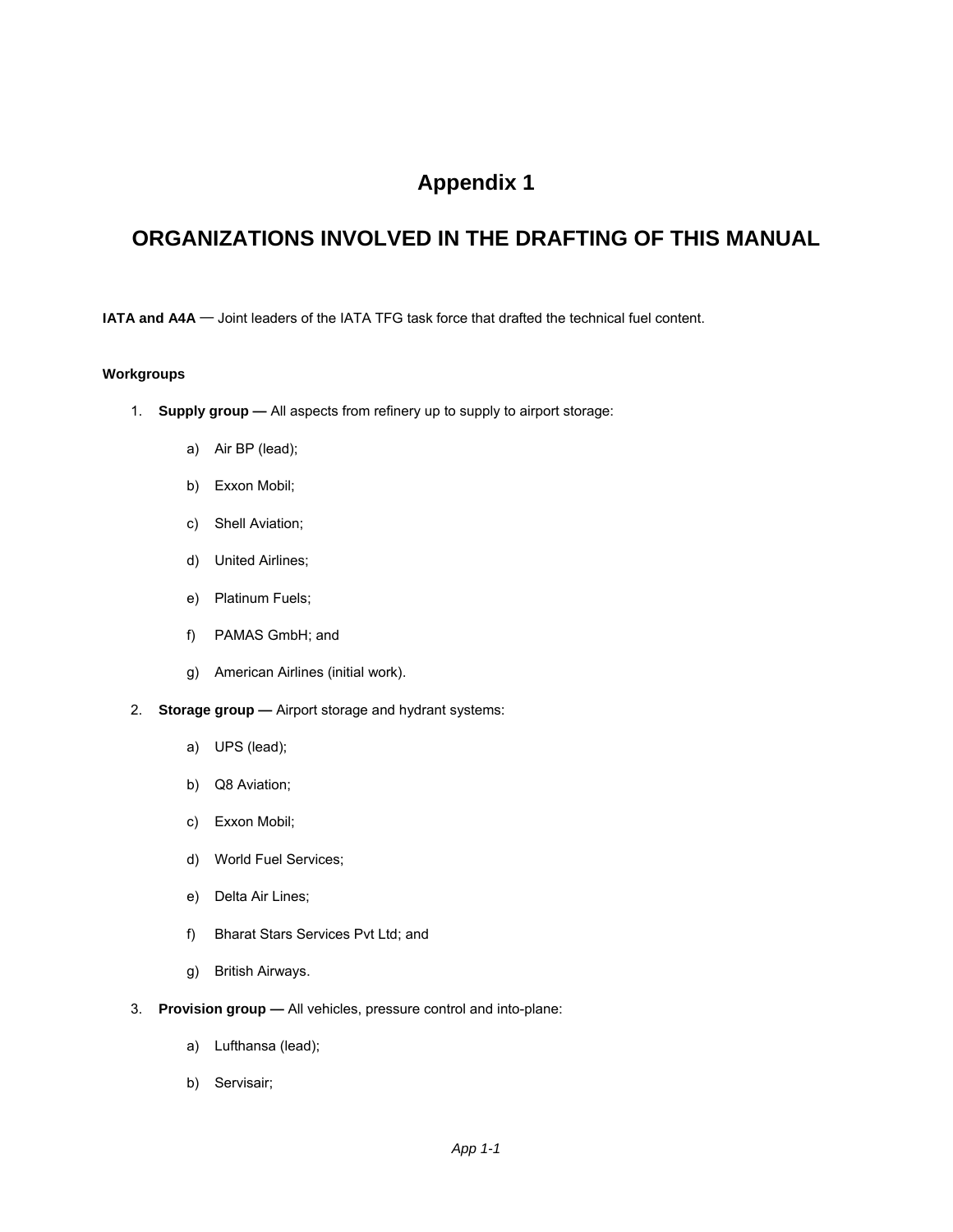- c) Airbus;
- d) KLM;
- e) Austrian Airlines;
- f) Cathay Pacific Airways (initial work); and
- g) AFS Germany.

ICAO collaborated with IATA and ACI during work on development of this manual providing input, including that from the ICAO Aerodrome Operations and Services Working Group of the Aerodromes Panel.

In addition to the specific task force members, other affiliated organizations, such as JIG, EI, and IATA IFQP were involved.

 $\mathcal{L}_\text{max}$  , where  $\mathcal{L}_\text{max}$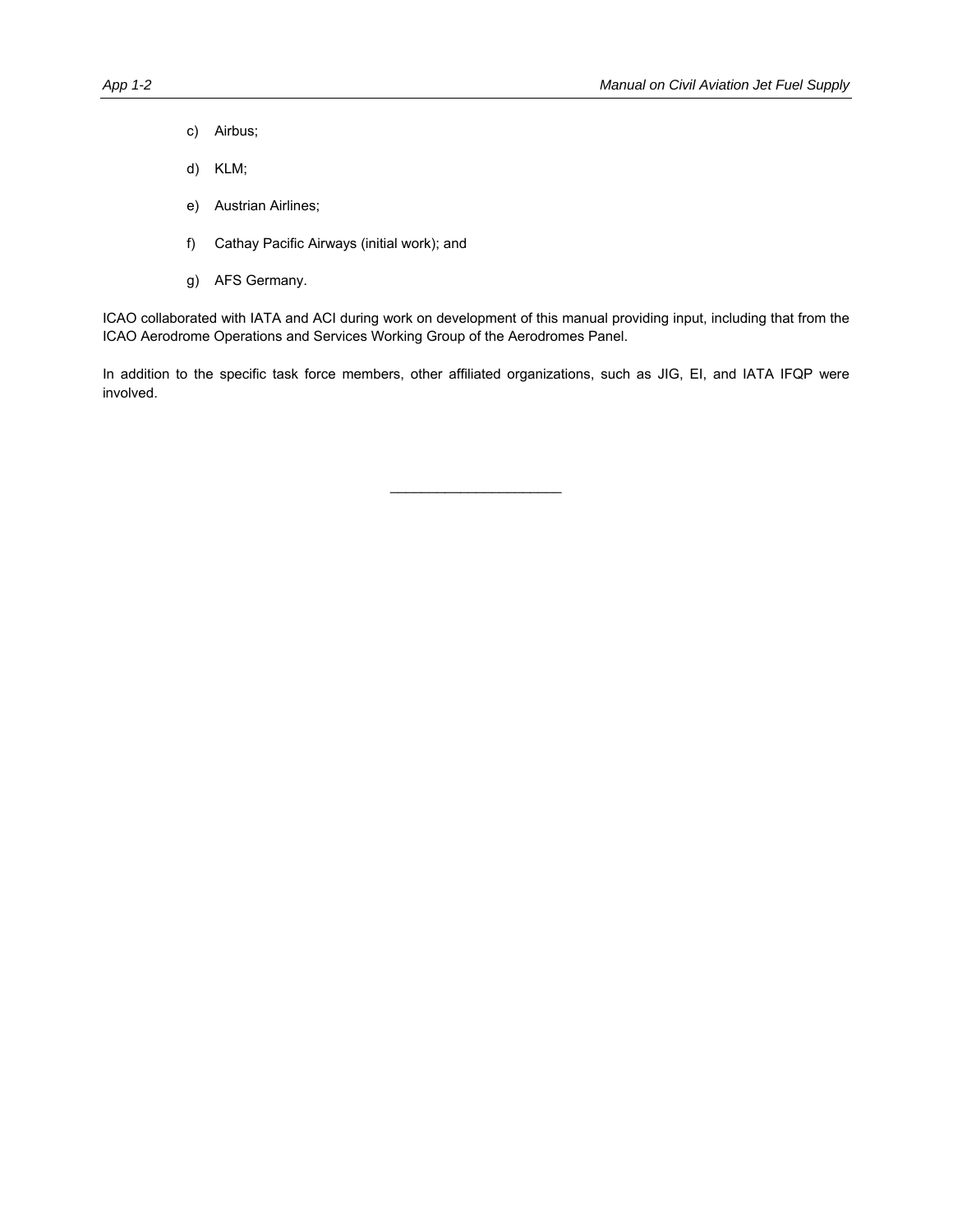# **Appendix 2**

# **REGULATORY PRACTICES IN STATES (RESERVED)**

1. ICAO is seeking examples of effective regulatory oversight of the supply chain from States, particularly examples of those where the scope covers that part of the supply chain from arrival in State to airport fuel depots and those:

- a) of non-aviation regulatory bodies, taking account of those parts of the supply chain that are generally outside the remit of civil aviation safety regulators;
- b) that use less burdensome but effective performance-based regulation;
- c) where the oversight arrangements have proven to be effective while imposing minimal burden on industry and using minimum State resources, for example using the results of other audits such as those conducted by independent fuel or aviation industry auditors;
- d) that include requirements for the mandatory reporting of fuel quality related occurrences; and
- e) regulatory arrangements when either an aircraft or airport operator also engages in fuel handling or provision.

2. On receipt of this information ICAO will consider including information on State regulatory roles in an amendment to, or a future edition of, this manual.

**— END —**